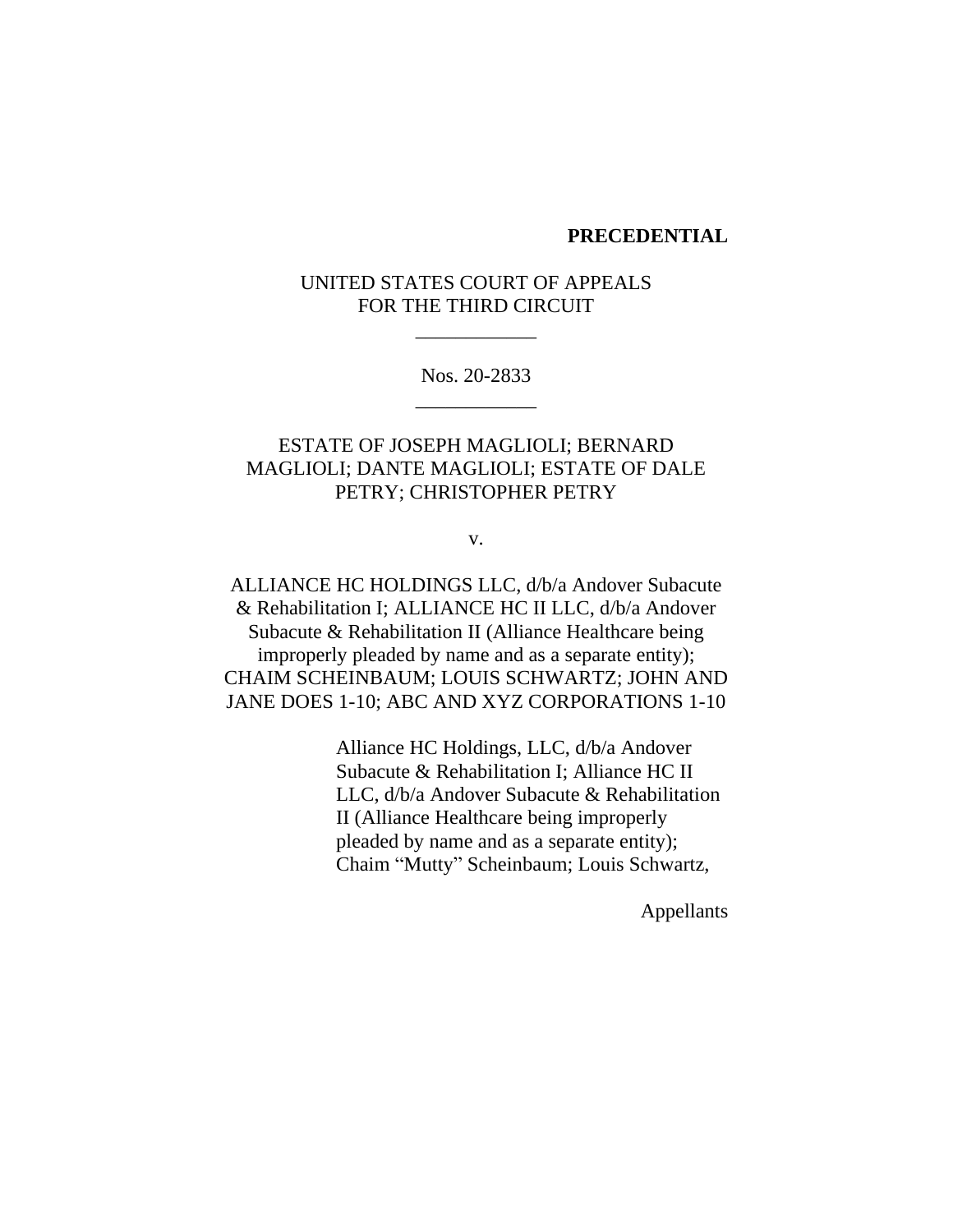## No. 20-2834

\_\_\_\_\_\_\_\_\_\_\_\_

## ESTATE OF WANDA KAEGI; VICTOR KAEGI; ESTATE OF STEPHEN BLAINE; SHARON FARRELL

v.

ALLIANCE HC HOLDINGS LLC, d/b/a Andover Subacute & Rehabilitation I; ALLIANCE HC II LLC, d/b/a Andover Subacute & Rehabilitation II (Alliance Healthcare being improperly pleaded by name and as a separate entity); CHAIM "MUTTY" SCHEINBAUM; LOUIS SCHWARTZ; JOHN and JANE DOES 1-10; ABC and XYZ CORPS 1-10

> Alliance HC Holdings, LLC, d/b/a Andover Subacute & Rehabilitation I; Alliance HC II LLC, d/b/a Andover Subacute & Rehabilitation II (Alliance Healthcare being improperly pleaded by name and as a separate entity); Chaim "Mutty" Scheinbaum; Louis Schwartz,

> > Appellants

On Appeal from the United States District Court for the District of New Jersey (D.C. Civil Nos. 2-20-cv-06605 and 2-20-cv-06985) District Judge: Honorable Kevin McNulty

\_\_\_\_\_\_\_\_\_\_\_\_

The Clerk of the Court is directed to amend the official caption to conform to the listing of parties above.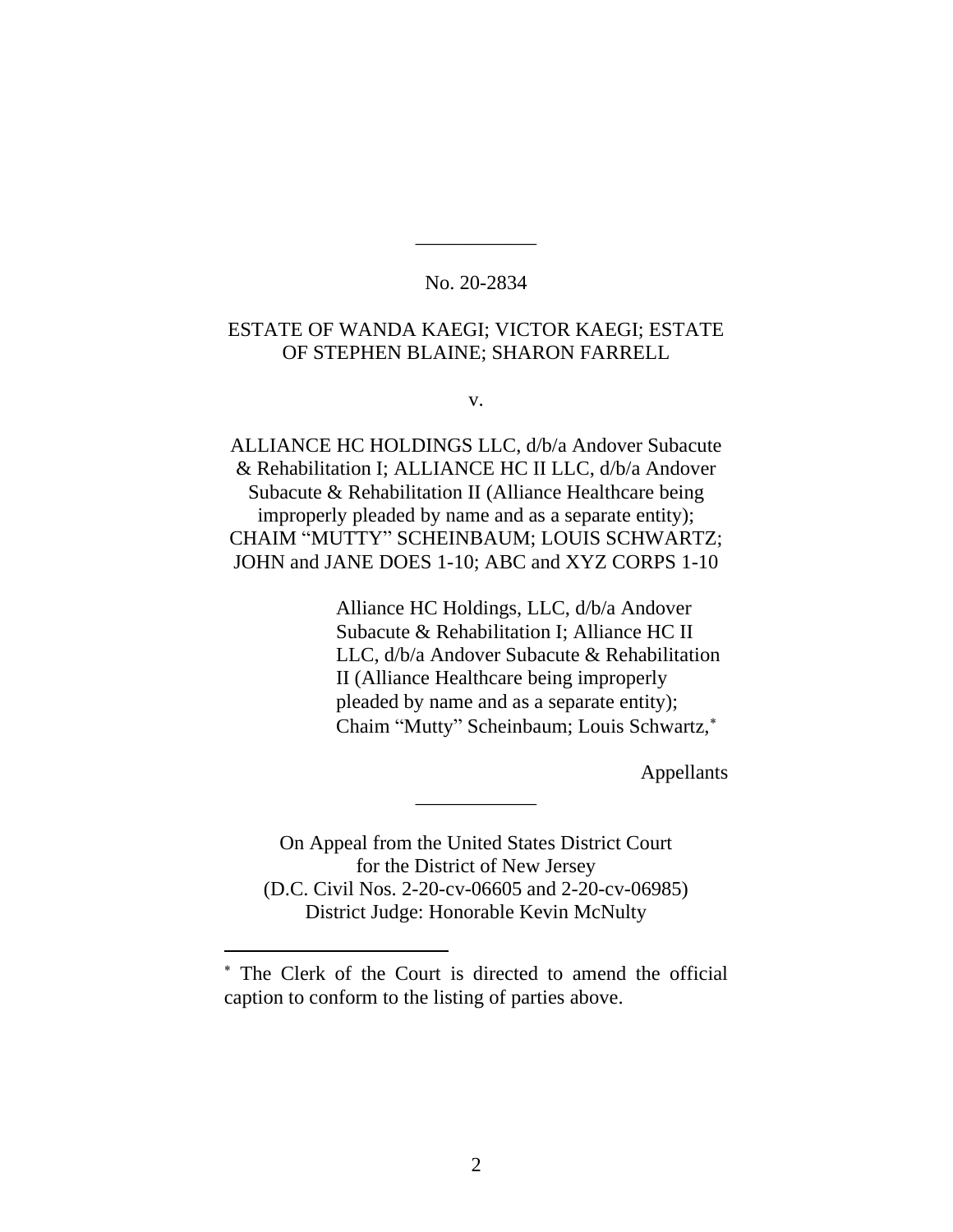Argued: June 23, 2021

\_\_\_\_\_\_\_\_\_\_\_\_

Before: CHAGARES, PORTER, and ROTH, *Circuit Judges*.

> (Filed: October 20, 2021) \_\_\_\_\_\_\_\_\_\_\_\_

Salvatore C. Martino Malinda A. Miller Lewis Brisbois Bisgaard & Smith LLP One Riverfront Plaza, Suite 800 Newark, New Jersey 07102

Jeffry A. Miller Lann G. McIntyre **[ARGUED]** Lewis Brisbois Bisgaard & Smith LLP 550 West C Street, Suite 1700 San Diego, California 92101

> *Counsel for Appellants Alliance HC Holdings LLC, Alliance HC II LLC, Chaim Scheinbaum, and Louis Schwartz*

Andrew Kim William M. Jay Goodwin Procter LLP 1900 N Street, N.W. Washington, D.C. 20036

*Counsel for Amicus Appellant DRI, Inc.*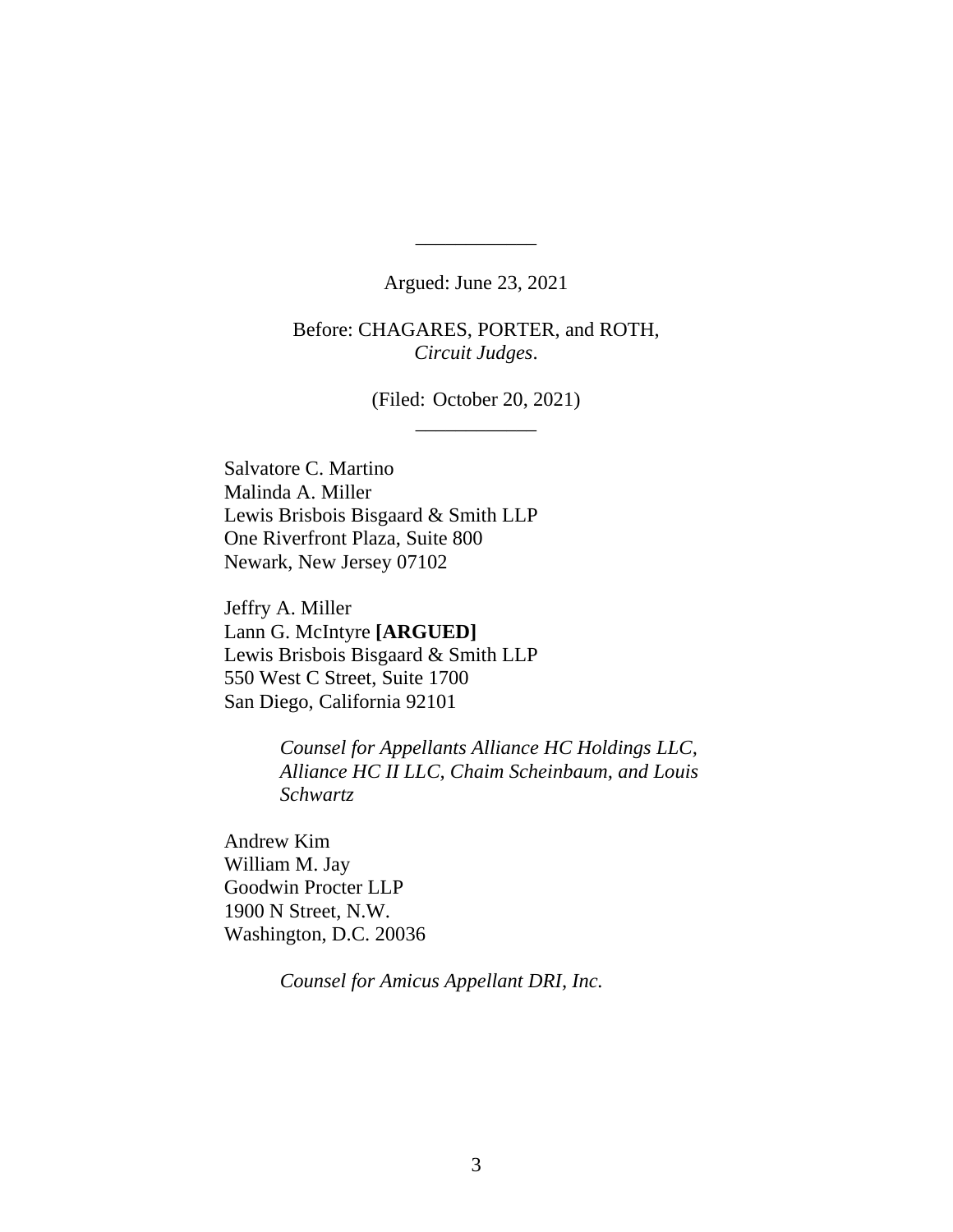Russell L. Hewit Ryan A. Notarangelo Dughi, Hewit & Domalewski, P.C. 340 North Avenue Cranford, NJ 07016

*Counsel for Amicus Appellant Hackensack Meridian Health*

Melissa A. Murphy-Petros Wilson Elser Moskowitz Edelman & Dicker LLP 55 West Monroe Street, Suite 3800 Chicago, Illinois 60603

Lori Rosen Semlies Wilson Elser Moskowitz Edelman & Dicker LLP 1133 Westchester Avenue White Plains, New York 10604

Daniel E. Tranen Wilson Elser Moskowitz Edelman & Dicker LLP 7751 Carondelet Avenue, Suite 203 Clayton, Missouri 63105

> *Counsel for Amici Appellants Cambridge Rehabilitation & Healthcare Center, Oakland Rehabilitation & Healthcare Center, and Willow Springs Rehabilitation & Healthcare Center*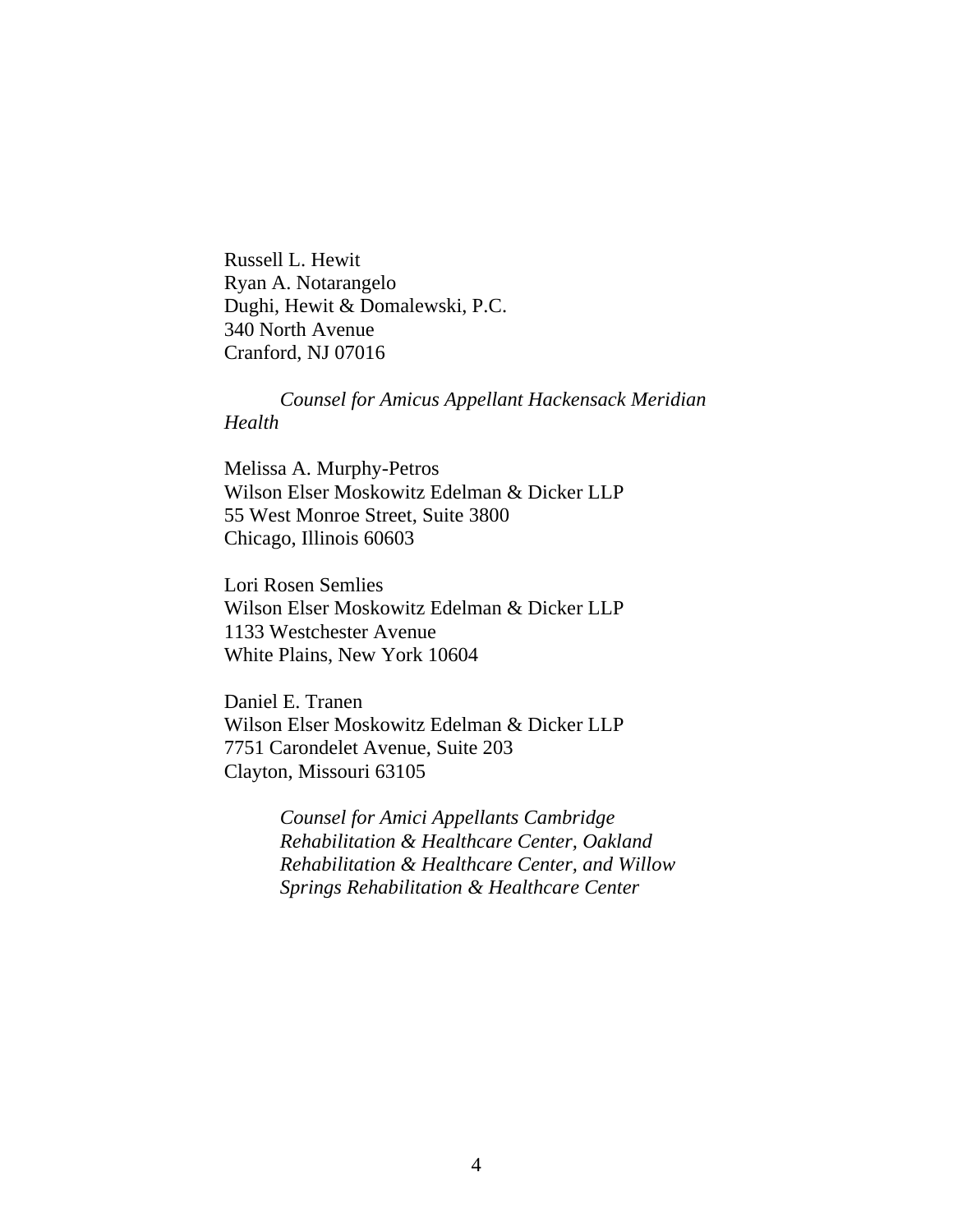William M. Kelleher Neil R. Lapinski **[ARGUED]** Phillip A. Giordano Gordon, Fournaris & Mammarella, P.A. 1925 Lovering Avenue Wilmington, DE 19806

Daniel G.P. Marchese The Marchese Law Firm, LLC 93 Spring Street, Suite 300 Newton, NJ 07860

> *Counsel for Appellees Estate of Wanda Kaegi, Victor Kaegi, Estate of Stephen Blaine, Sharon Farrell, Estate of Joseph Maglioli, Bernard Maglioli, Dante Maglioli, Estate of Dale Petry, and Christopher Petry*

Adam R. Pulver Allison M. Zieve Scott L. Nelson Public Citizen Litigation Group 1600 20th Street NW Washington, DC 20009

> *Counsel for Amicus Appellee Public Citizen Inc.* \_\_\_\_\_\_\_\_\_\_\_\_

## OPINION OF THE COURT \_\_\_\_\_\_\_\_\_\_\_\_

PORTER, *Circuit Judge*.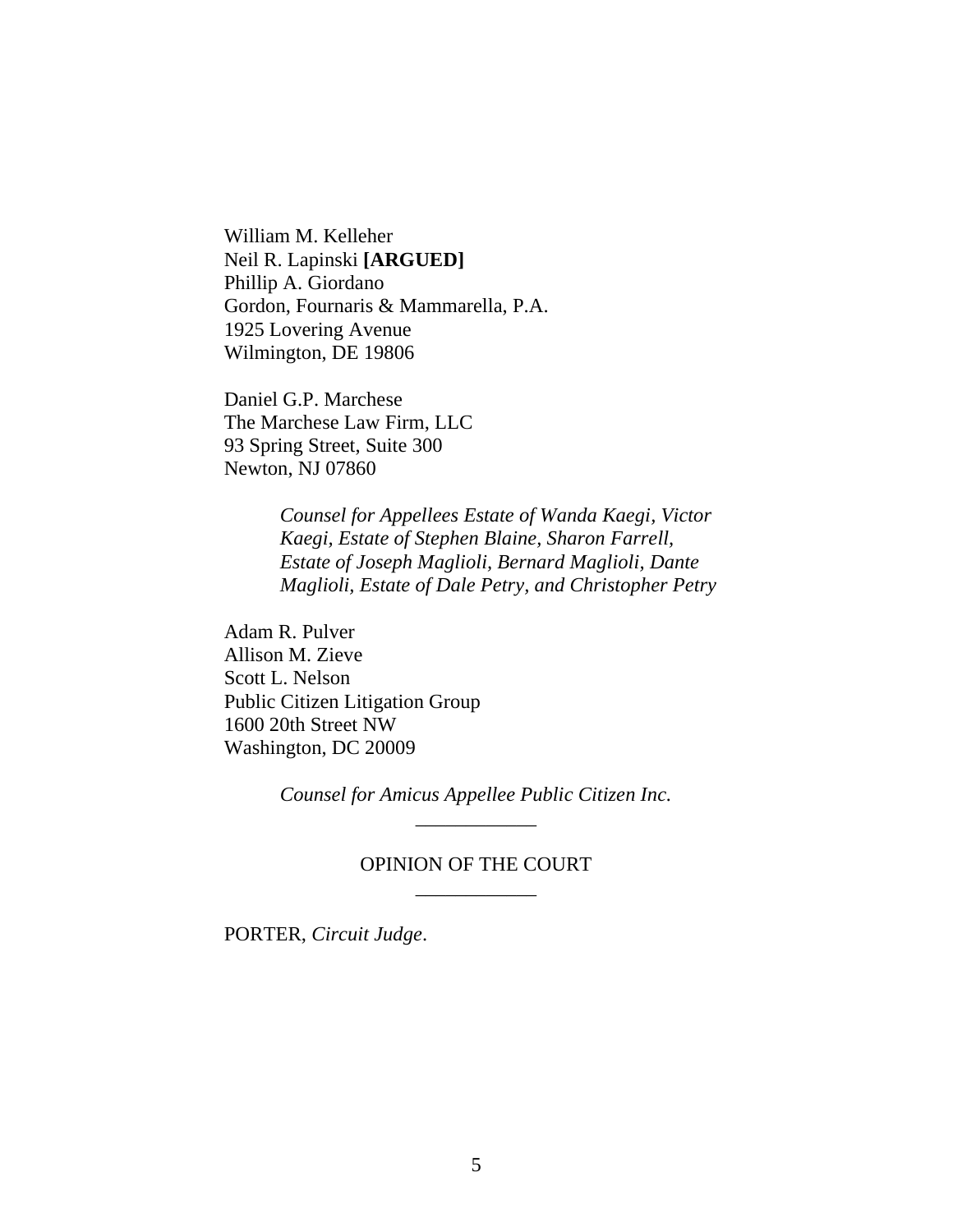Our Constitution divides powers between the national government and the states. Powers not delegated to the national government remain with the people in the states. *See Bond v. United States*, 564 U.S. 211, 221 (2011); The Federalist No. 45 (James Madison). The pandemic has tested our federal system, but this case confirms its resilience. The defendants invite us to assert the "judicial Power of the United States" over a matter that belongs to the states. U.S. Const. art. III. We decline that invitation. We will not exercise power that the Constitution and Congress have not given us. There is no COVID-19 exception to federalism.

Joseph Maglioli, Dale Petry, Wanda Kaegi, and Stephen Blaine were residents of two different New Jersey nursing homes. Tragically, they died from COVID-19. Their estates claim that the nursing homes acted negligently in handling the COVID-19 pandemic, causing the residents' deaths. The estates commenced negligence and wrongful-death lawsuits against the nursing homes in state court on behalf of themselves, the family members of the deceased, and residents similarly situated. The nursing homes removed to federal court, but the District Court dismissed the cases for lack of subject-matter jurisdiction and remanded them to state court. The nursing homes appealed, arguing that the District Court has three independent grounds for federal jurisdiction: federalofficer removal, complete preemption of state law, and the presence of a substantial federal issue. We disagree. The estates have not invoked the power of the federal courts, and Congress has not given us power to take this case from the state court. So we will affirm the District Court's order dismissing the cases for lack of jurisdiction.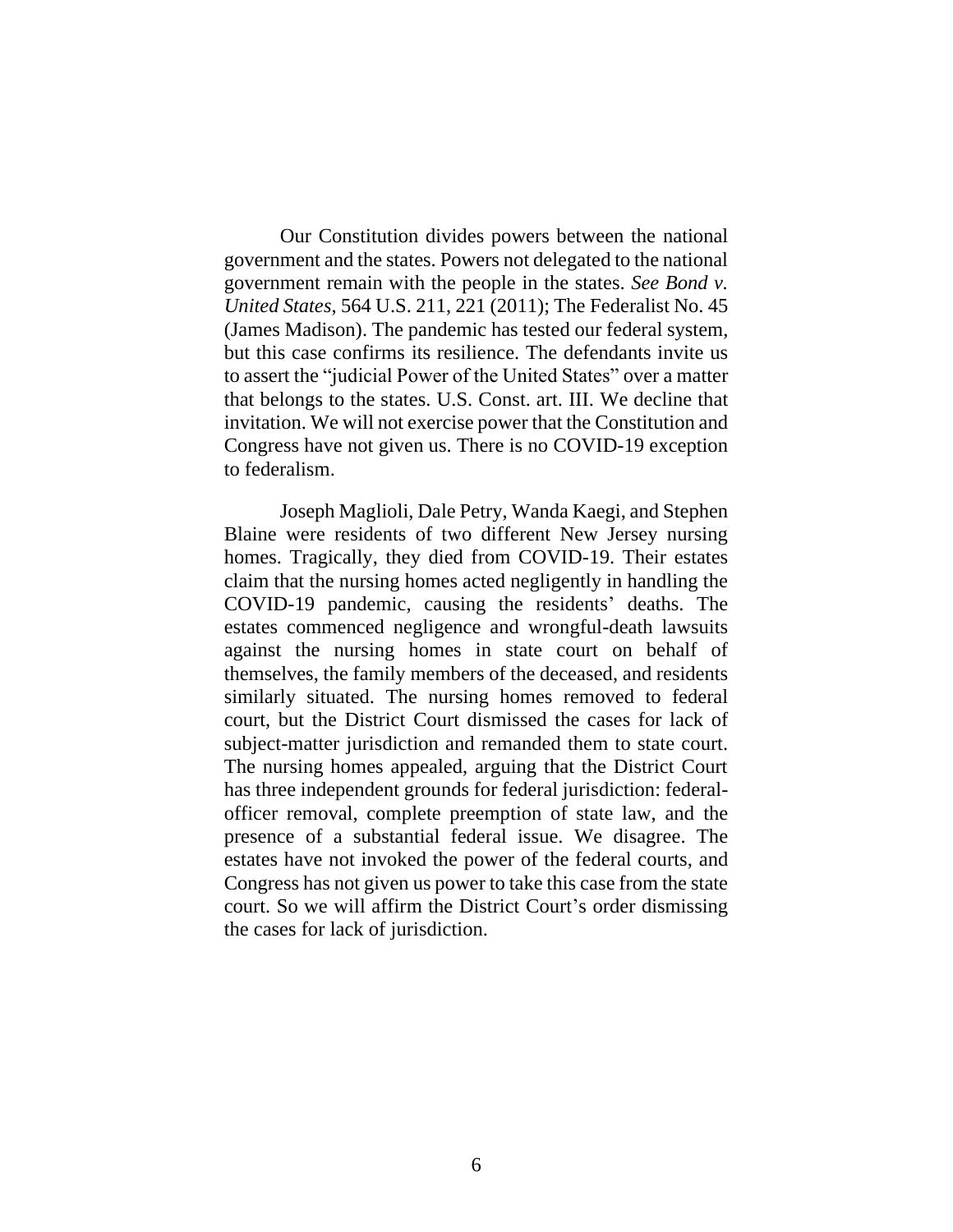# I

## A

We begin with some background on the applicable law. In 2005, Congress passed the Public Readiness and Emergency Preparedness Act ("PREP Act"), 42 U.S.C. §§ 247d-6d, 247d-6e. The PREP Act protects certain covered individuals—such as pharmacies and drug manufacturers—from lawsuits during a public-health emergency. The Act lies dormant until invoked by the Secretary of the Department of Health and Human Services ("HHS"). If the Secretary deems a health threat a public-health emergency, he may publish a declaration in the Federal Register recommending certain "covered countermeasures." *Id.* § 247d-6d(b)(1). When the Secretary makes such a declaration, the covered individuals become immune from suit and liability from claims related to the administration of a covered countermeasure. *Id.* § 247d- $6d(a)(1)$ .

In March 2020, the Secretary issued a declaration under the PREP Act, declaring that COVID-19 is a public-health emergency. *See* Declaration Under the PREP Act for Medical Countermeasures Against COVID-19, 85 Fed. Reg. 15,198, 15,201 (Mar. 17, 2020). The Secretary recommended a series of covered countermeasures that includes drugs, devices, and products "used to treat, diagnose, cure, prevent, or mitigate COVID-19," subject to the PREP Act's definitions. *Id.* at 15,202. The Secretary has since amended the declaration seven times. *See* Seventh Amendment to Declaration Under the PREP Act for Medical Countermeasures Against COVID-19, 86 Fed. Reg. 14,462 (Mar. 16, 2021). HHS has also issued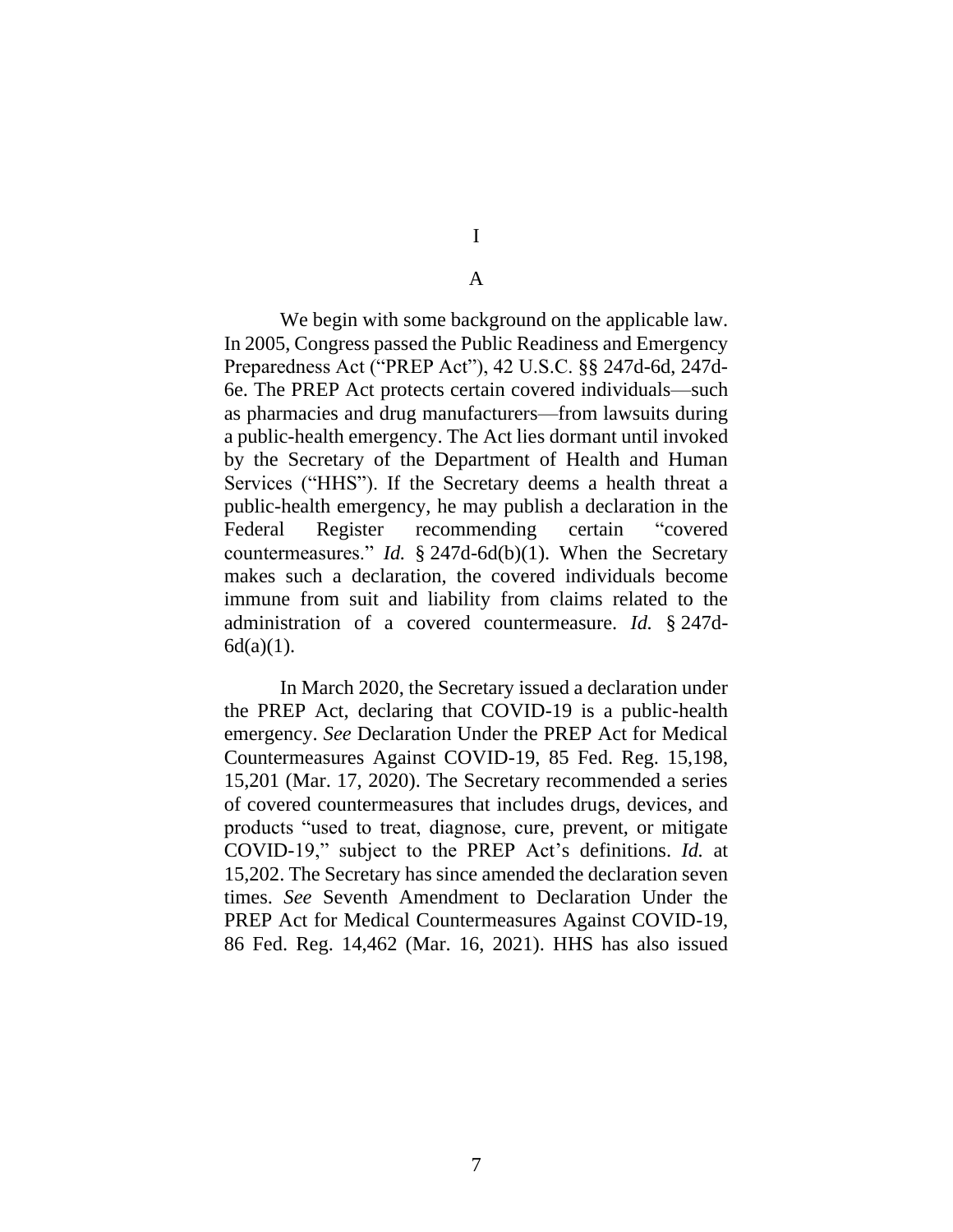advisory opinions and guidance letters on various issues related to the declaration. 1

The Secretary controls the scope of immunity through the declaration and amendments, within the confines of the PREP Act. A covered person enjoys immunity from all claims arising under federal or state law that relate to the use of a covered countermeasure. 42 U.S.C. § 247d-6d(a)(1). Covered persons include manufacturers, distributors, program planners, and qualified persons, as well as their officials, agents, and employees. 85 Fed. Reg. at 15,201.

The scope of immunity is broad. Covered persons are immune from "any claim for loss that has a causal relationship with the administration to or use by an individual of a covered countermeasure."  $42 \text{ U.S.C. }$  §  $247d - 6d(a)(2)(B)$ . That includes claims relating to "the design, development, clinical testing or investigation, manufacture, labeling, distribution, formulation, packaging, marketing, promotion, sale, purchase, donation, dispensing, prescribing, administration, licensing, or use of such countermeasure." *Id.*

What happens to the claims blocked by PREP Act immunity? Congress did not leave those injured by covered countermeasures without recourse. The Act establishes a fund to compensate "eligible individuals for covered injuries directly caused by the administration or use of a covered countermeasure." *Id.* § 247d-6e(a). The Secretary has broad authority to issue regulations determining who and what types

<sup>1</sup> *See Public Readiness and Emergency Preparedness Act*, Public Health Emergency (July 8, 2021), https://perma.cc/S576-NXRX.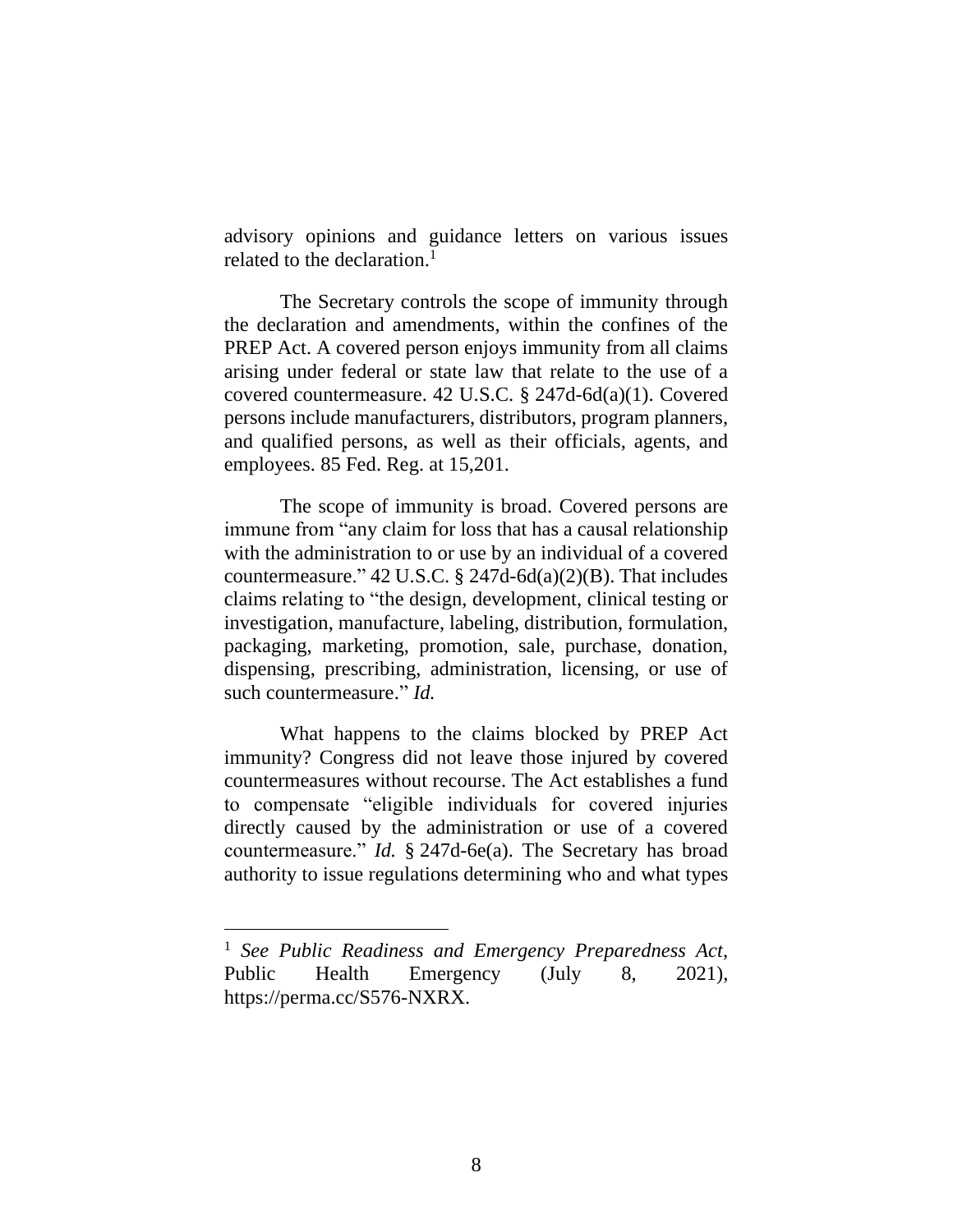of injuries qualify for compensation under the fund. *Id.* § 247d- $6e(b)(4)–(5)$ .

There is one exception to this statutory immunity. The PREP Act provides "an exclusive Federal cause of action against a covered person for death or serious physical injury proximately caused by willful misconduct." *Id.* § 247d- $6d(d)(1)$ . "Willful misconduct" is in turn defined as "an act or omission that is taken—(i) intentionally to achieve a wrongful purpose; (ii) knowingly without legal or factual justification; and (iii) in disregard of a known or obvious risk that is so great as to make it highly probable that the harm will outweigh the benefit." *Id.* § 247d-6d(c)(1)(A). The Act clarifies that willful misconduct "shall be construed as establishing a standard for liability that is more stringent than a standard of negligence in any form or recklessness." *Id.* § 247d-6d(c)(1)(B). Notwithstanding the statutory definition, the Secretary may issue regulations that further restrict what acts or omissions qualify as willful misconduct. *Id.* § 247d-6d(c)(2)(A).

B

These wrongful-death actions arise from the treatment of residents at two nursing homes in New Jersey. The plaintiffs' two complaints state the same five claims: (1) negligence—wrongful death as to the named defendants; (2) negligence—wrongful death as to unnamed defendants; (3) negligence—ordinary negligence as to unnamed nonmedical employees of the nursing homes and medical malpractice as to all unknown medical professionals; (4) negligence as proximate cause of the residents' injuries; and (5) punitive damages.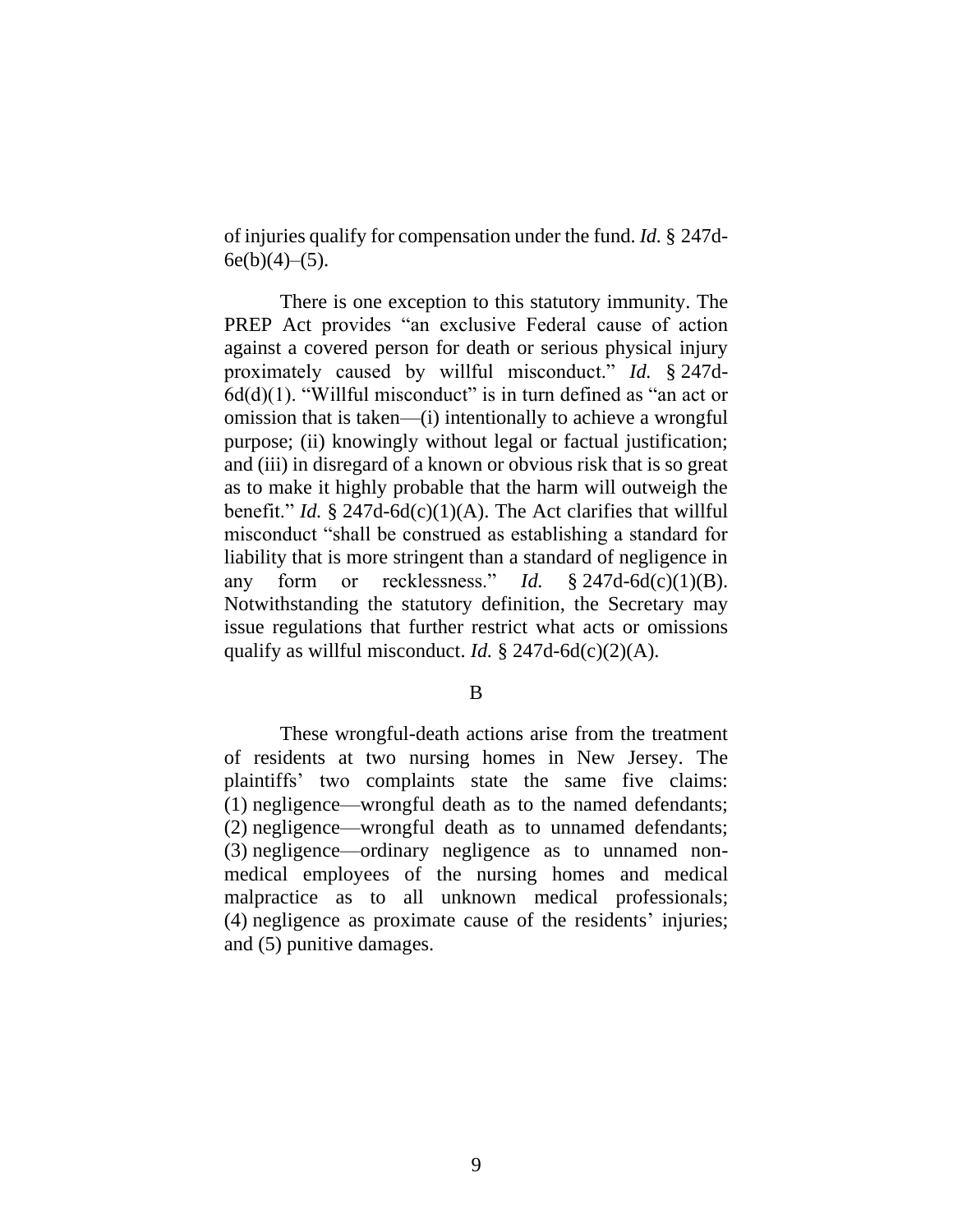The estates allege that the residents' deaths "were a direct result of [the nursing homes'] failures to take measures to protect them at the facilities from the deadly Covid-19 virus, and/or medical malpractice." App. 119, 176. For example, the estates claim the nursing homes acted negligently by failing to monitor food preparation, failing to provide personal protective equipment, failing to timely diagnose and properly treat the disease, and permitting visitors and employees to enter the facilities without taking their temperatures or requiring them to wear masks.

Nursing homes across the country face similar lawsuits. The story in all of these cases is essentially the same. Estates of deceased nursing-home residents sue the nursing homes in state court, alleging that the nursing homes negligently handled COVID-19. The nursing homes remove to federal court on the basis of a combination of federal-officer removal, complete preemption, and a substantial federal issue. Nearly every federal district court to confront these cases has dismissed for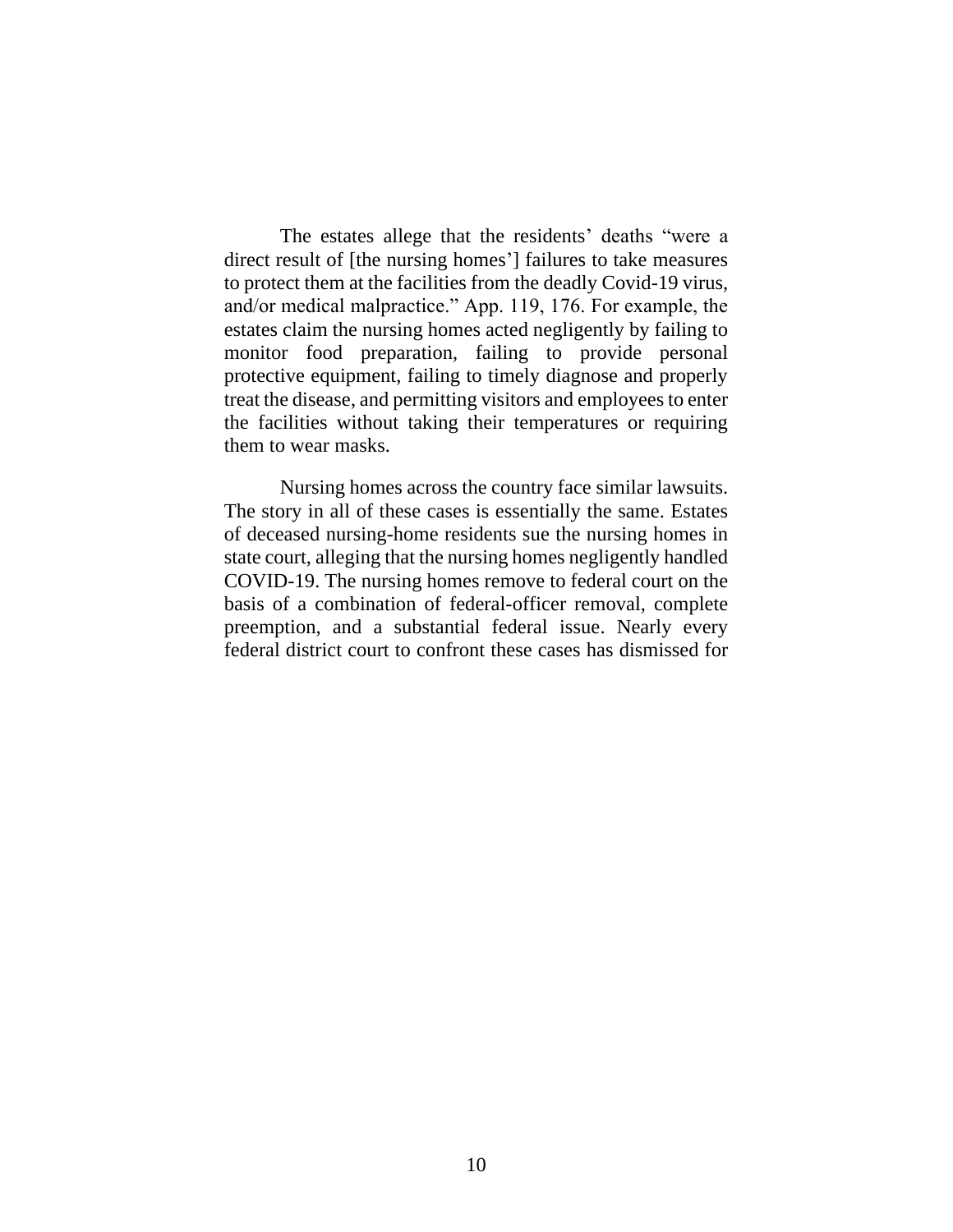lack of jurisdiction and remanded to the state court.<sup>2</sup> We appear to be the first circuit court to decide these issues.

### II

The issue here is whether the District Court had subjectmatter jurisdiction under 28 U.S.C. §§ 1331 and 1442. Because the nursing homes appeal the issue of federal-officer removal, we may also review the parts of the District Court's order rejecting removal based on complete preemption and a substantial federal issue. *See* 28 U.S.C. § 1447(d); *BP P. L. C. v. Mayor of Balt.*, 141 S. Ct. 1532, 1538 (2021). We review issues of subject-matter jurisdiction de novo, "including a court's decision to remand for a lack of jurisdiction." *Papp v. Fore-Kast Sales Co.*, 842 F.3d 805, 810 (3d Cir. 2016).

## III

A preliminary issue in this case is deference to HHS interpretations of the PREP Act under *Chevron, U.S.A., Inc. v. Natural Resources Defense Council, Inc.*, 467 U.S. 837 (1984). The nursing homes urge us to defer to the agency's interpretations, which generally favor removal in this case. We decline to do so.

HHS has interpreted the PREP Act in the Secretary's amended declaration and in advisory opinions from the general counsel. For example, the fifth amendment to the declaration claims that "[t]he plain language of the PREP Act makes clear that there is complete preemption of state law." Fifth Amendment to Declaration Under the Public Readiness and Emergency Preparedness Act, 86 Fed. Reg. 7,872, 7,874 (Feb. 2, 2021). Similarly, the fourth amendment to the declaration asserts that the PREP Act raises "substantial federal legal and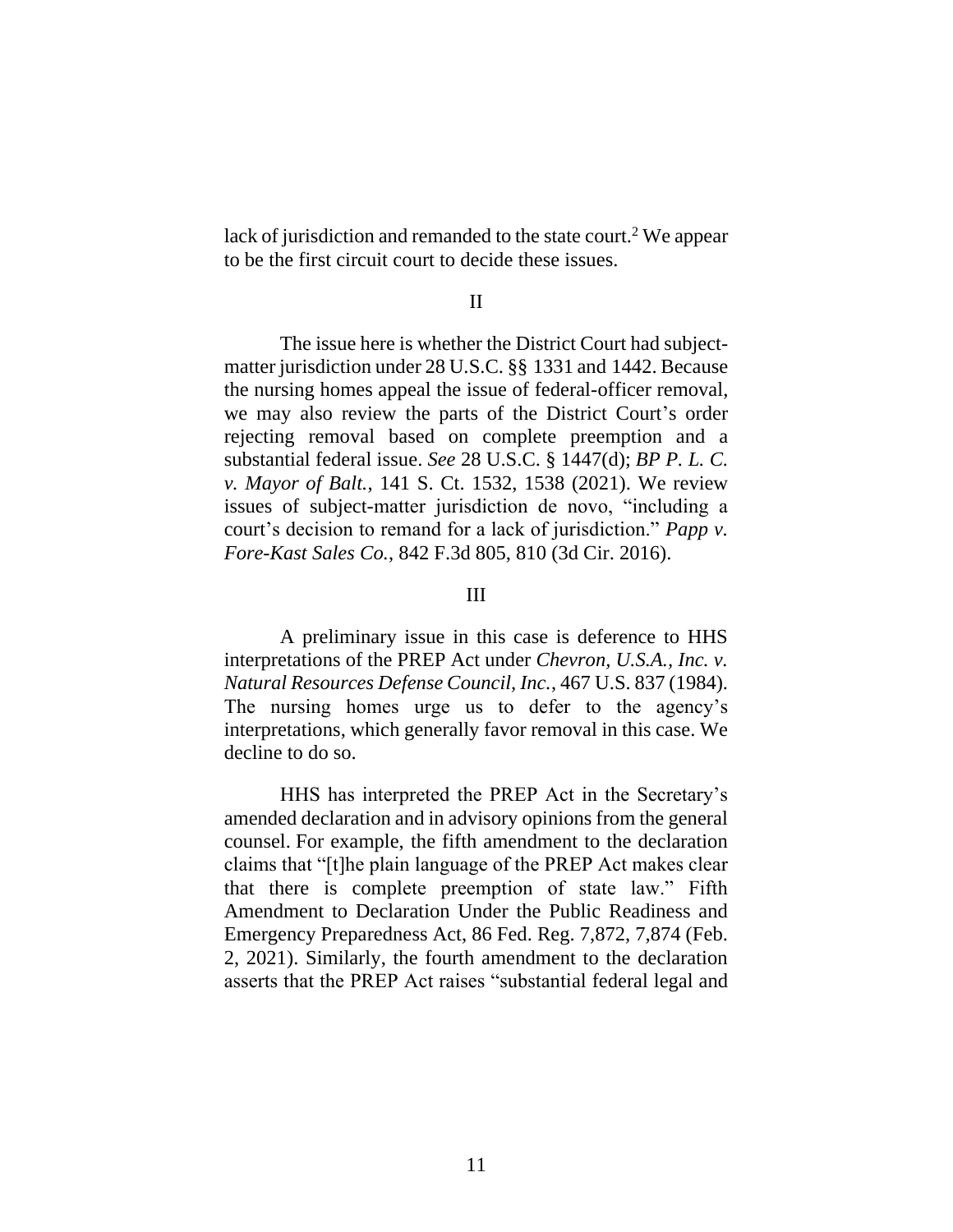<sup>2</sup> *See, e.g.*, *Martinez v. Spruce Holdings, LLC*, No. 21-CV-0739 AWI SAB, 2021 WL 3883704 (E.D. Cal. Aug. 31, 2021); *Dorsett v. Highlands Lake Ctr., LLC*, No. 21-CV-0910-KKM-AEP, 2021 WL 3879231 (M.D. Fla. Aug. 31, 2021); *David Jones v. Legacy Mgmt. Grp. of La. LLC*, No. 21-CV-00838, 2021 WL 3416993 (W.D. La. July 7, 2021); *Acra v. Cal. Magnolia Convalescent Hosp., Inc.*, No. EDCV 21-898, 2021 WL 2769041 (C.D. Cal. July 1, 2021); *Gwilt v. Harvard Square Ret. & Assisted Living*, No. 21-CV-0472, 2021 WL 2373768 (D. Colo. June 30, 2021); *Elliot v. Care Inn of Edna LLC*, No. 20-CV-3185, 2021 WL 2688600 (N.D. Tex. June 30, 2021); *Brannon v. J. Ori, LLC*, Nos. 21-CV-00058, 21-CV-00065, 2021 WL 2339196 (E.D. Tex. June 8, 2021); *Rae ex rel. Montisano v. Anza Healthcare Inc.*, No. 21-CV-287, 2021 WL 2290776 (S.D. Cal. June 4, 2021); *Shapnik v. Hebrew Home for Aged at Riverdale*, No. 20-CV-6774, 2021 WL 1614818 (S.D.N.Y. Apr. 26, 2021); *Bolton v. Gallatin Ctr. for Rehab. & Healing, LLC*, No. 20-CV-00683, 2021 WL 1561306 (M.D. Tenn. Apr. 21, 2021); *Perez ex rel. Est. of Lozano v. Se. SNF LLC*, Nos. SA-21-CV-00088, SA-21-CV-00089, SA-21- CV-00090, 2021 WL 1381232 (W.D. Tex. Apr. 12, 2021); *Lopez v. Advanced HCS, LLC*, No. 21-CV-00470, 2021 WL 1259302 (N.D. Tex. Apr. 5, 2021); *Est. of Cowan v. LP Columbia KY, LLC*, No. 20-CV-00118, 2021 WL 1225965 (W.D. Ky. Mar. 31, 2021); *Wright v. Encompass Health Rehab. Hosp. of Columbia, Inc.*, No. 20-02636, 2021 WL 1177440 (D.S.C. Mar. 29, 2021); *Lopez v. Life Care Ctrs. of Am., Inc.*, No. 20-0958, 2021 WL 1121034 (D.N.M. Mar. 24, 2021); *Est. of Jones ex rel. Brown v. St. Jude Operating Co., LLC*, No. 20-CV-1088, 2021 WL 886217 (D. Or. Mar. 8, 2021); *Saunders v. Big Blue Healthcare, Inc.*, No. 20-CV-02608, 2021 WL 764567 (D. Kan. Feb. 26, 2021); *Dupervil v.*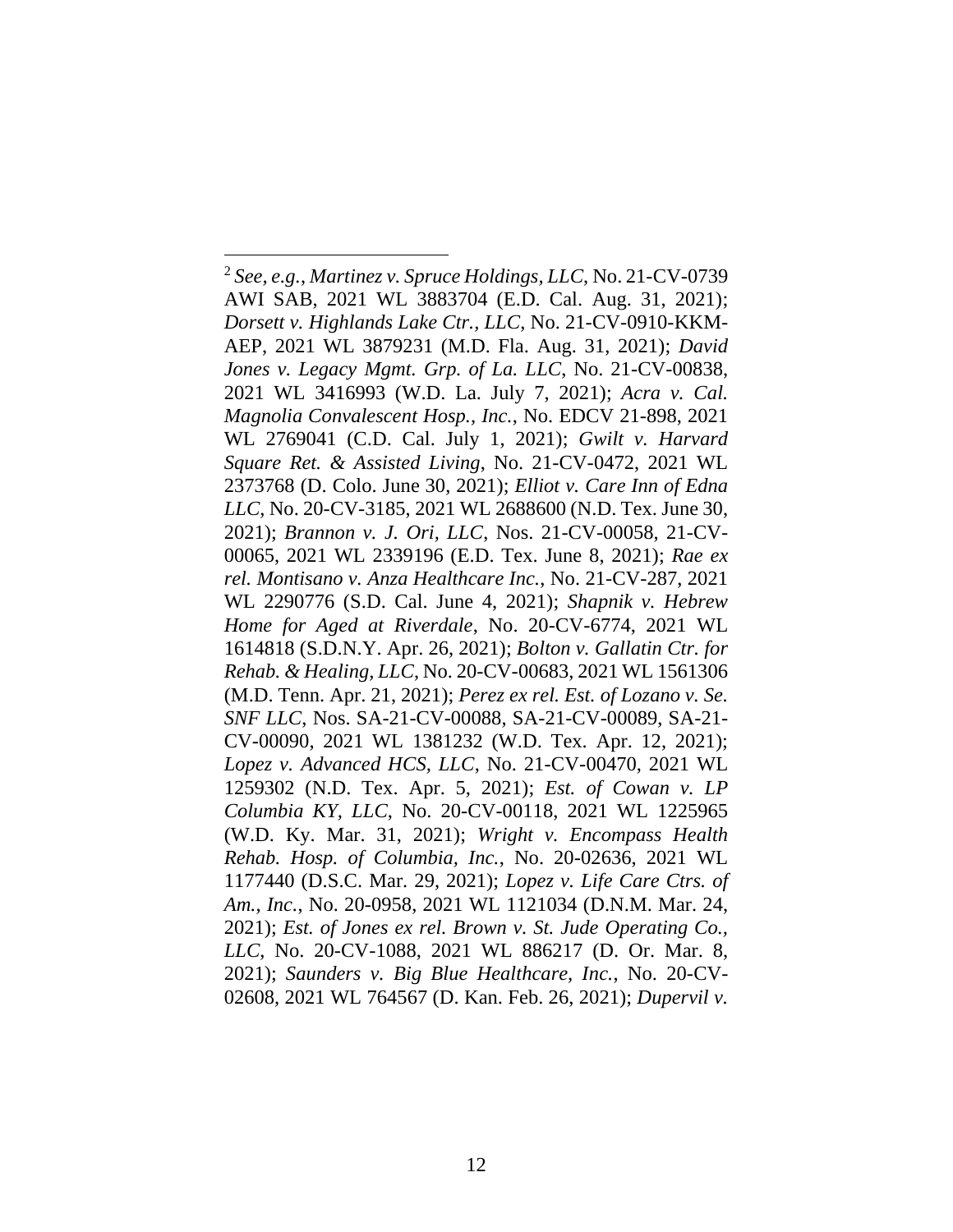policy interests within the meaning of *Grable & Sons Metal Products, Inc. v. Darue Eng'g. & Mf'g.*, 545 U.S. 308 (2005)." Fourth Amendment to the Declaration Under the Public Readiness and Emergency Preparedness Act, 85 Fed. Reg. 79,190, 79,197 (Dec. 9, 2020). These views are lightly developed in some of the advisory opinions.<sup>3</sup>

Deference is not owed to these interpretations for the simple reason that HHS is not delegated authority under the PREP Act to interpret the scope of federal courts' jurisdiction. To the extent the PREP Act delegates authority to the Secretary, it "does not empower the Secretary to regulate the scope of the judicial power vested by the statute." *Adams Fruit Co. v. Barrett*, 494 U.S. 638, 650 (1990). The Secretary cites § 247d-6d(b)(7), claiming that "Congress delegated to [the Secretary] the authority to strike the appropriate Federal-state balance." 85 Fed. Reg. at 79,198. However, § 247d-6d(b)(7) merely strips courts of jurisdiction to review the Secretary's determinations under the PREP Act. The Act does not grant the Secretary authority to opine on the scope of federal

*All. Health Operations, LCC*, No. 20-CV-4042, 2021 WL 355137 (E.D.N.Y. Feb. 2, 2021); *Est. of Smith ex rel. Smith v. Bristol at Tampa Rehab. & Nursing Ctr., LLC*, No. 20-CV-2798-T-60SPF, 2021 WL 100376 (M.D. Fla. Jan. 12, 2021); *Sherod v. Comprehensive Healthcare Mgmt. Servs., LLC*, No. 20-CV-1198, 2020 WL 6140474 (W.D. Pa. Oct. 16, 2020). *But see Garcia v. Welltower OpCo Grp. LLC*, No. SACV 20- 02250, 2021 WL 492581 (C.D. Cal. Feb. 10, 2021) (retaining jurisdiction and denying a motion to remand).

<sup>3</sup> *See* U.S. Dep't of Health and Human Servs., *Advisory Opinion on the PREP Act* (Apr. 17, 2020) (modified May 19, 2020), https://perma.cc/A73S-3DY6.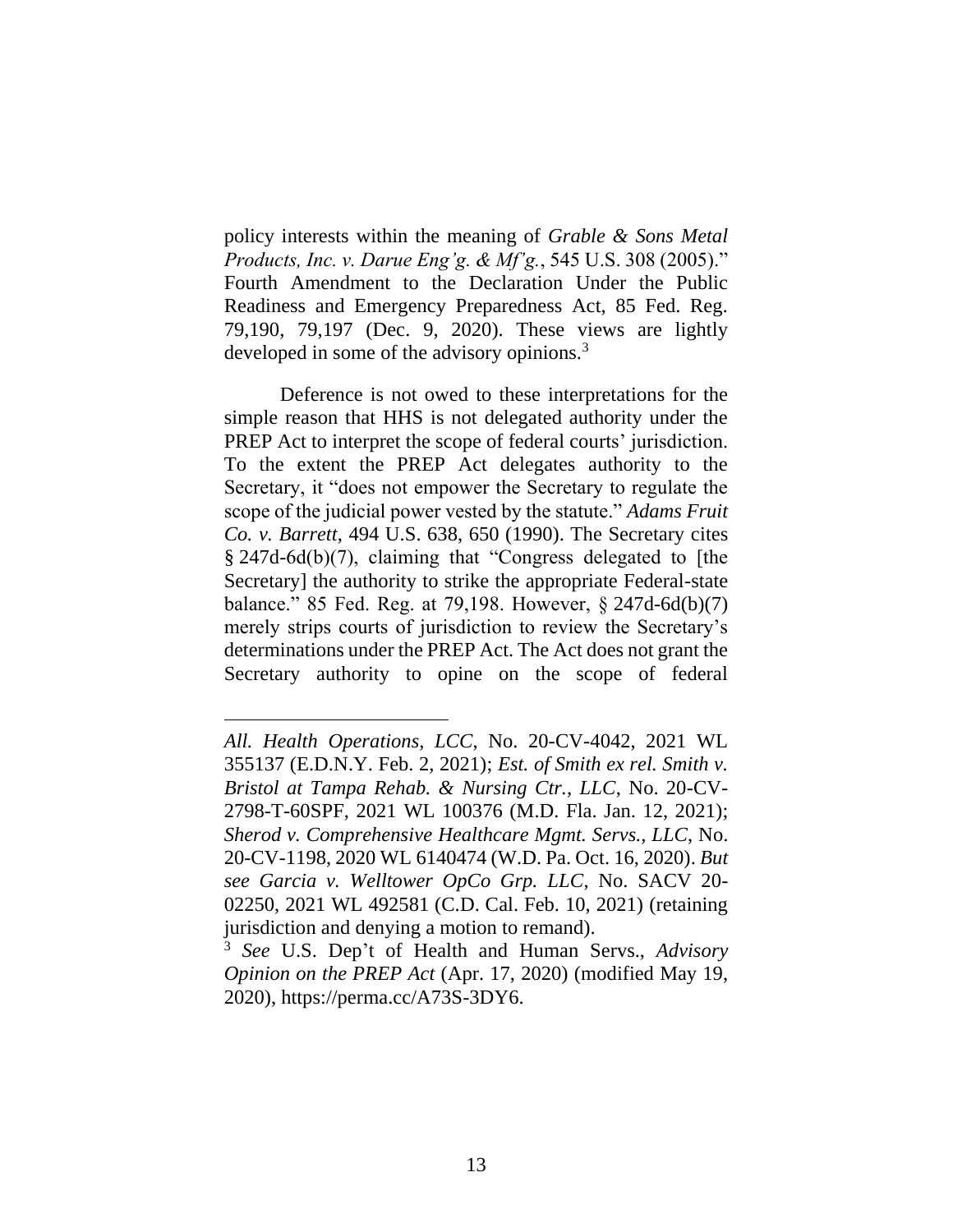jurisdiction. The Secretary's position on the jurisdiction of the federal courts is not entitled to deference under *Chevron*. *See In re Kaiser Aluminum Corp.*, 456 F.3d 328, 344 (3d Cir. 2006).

The nursing homes have cited no decisions in which a federal court of appeals deferred to an agency's interpretation of federal-court jurisdiction, and we are aware of none. Rather, "[t]he scope of judicial review . . . is hardly the kind of question that [we] presume[] that Congress implicitly delegated to an agency." *Smith v. Berryhill*, 139 S. Ct. 1765, 1778 (2019). "[I]t is fundamental 'that an agency may not bootstrap itself into an area in which it has no jurisdiction,'" such as "the scope of the judicial power vested by the statute." *Id.* (internal quotation marks omitted) (quoting *Adams Fruit*, 494 U.S. at 650). Federal courts routinely conclude that no deference is owed such interpretations. *See, e.g.*, *Texas v. EPA*, 829 F.3d 405, 417 (5th Cir. 2016) ("Because 'the determination of our jurisdiction is exclusively for the court to decide,' we do not defer to the agency's interpretation of this section." (quoting *Lopez–Elias v. Reno*, 209 F.3d 788, 791 (5th Cir. 2000))); *Our Children's Earth Found. v. EPA*, 527 F.3d 842, 846 n.3 (9th Cir. 2008) ("The Agency's position on jurisdiction is not entitled to deference under *Chevron* . . . ."); *Allegheny Def. Project v. FERC*, 964 F.3d 1, 11 (D.C. Cir. 2020) ("Federal agencies do not administer and have no relevant expertise in enforcing the boundaries of the courts' jurisdiction.").

Nor are the agency's interpretations entitled to respect under *Skidmore v. Swift & Co.*, 323 U.S. 134 (1944). Again, the scope of federal courts' jurisdiction is a legal issue that is the province of the courts, not agencies. *See In re Kaiser*, 456 F.3d at 344. Even if HHS has something valuable to say on the matter, we do not find it in these statements. The fourth and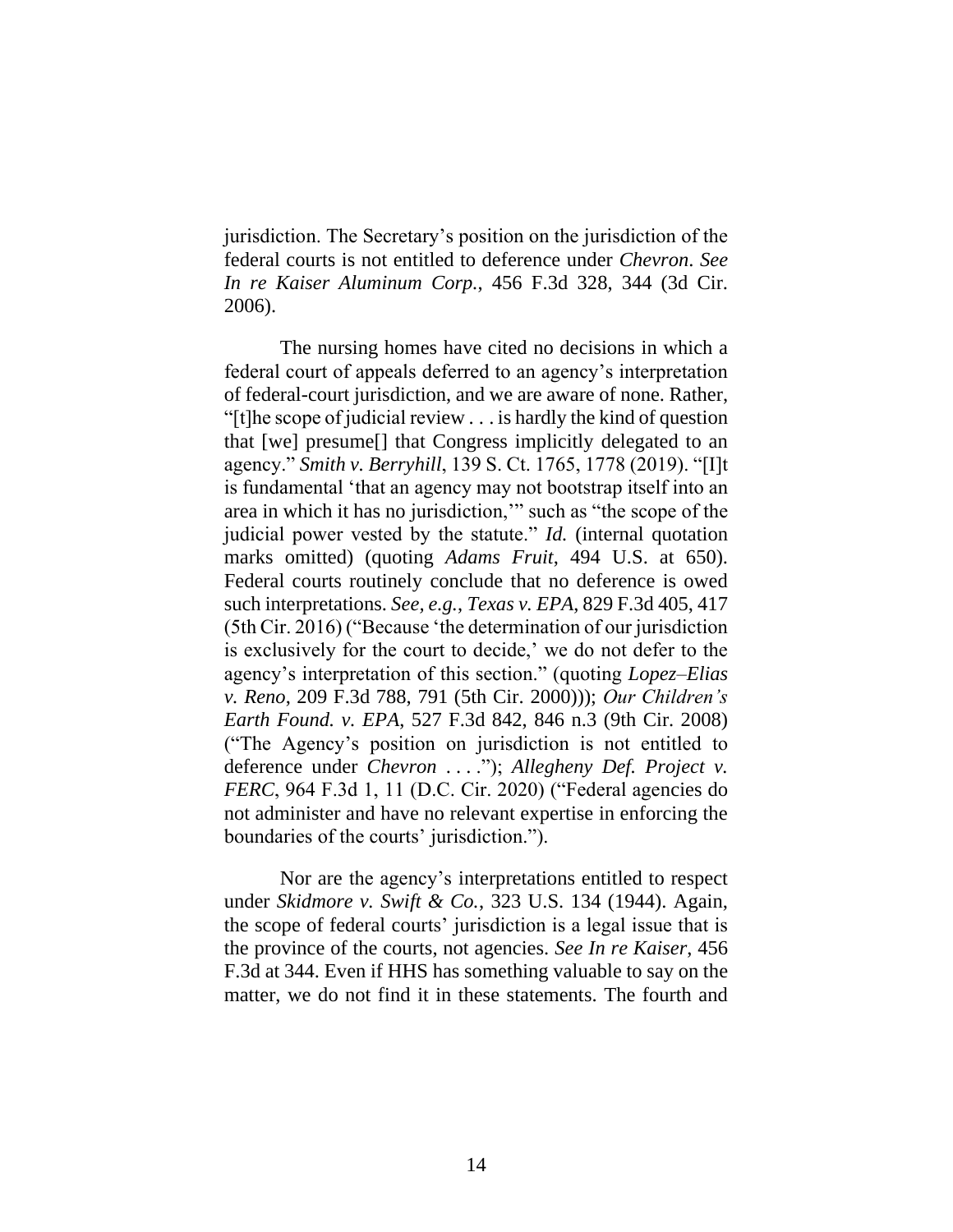fifth amendments do not interpret the statutory text, cite any case law (besides *Grable*), or provide any legal reasoning. The general counsel's advisory opinions are likewise unpersuasive. The Secretary's conclusory assertions on the scope of our jurisdiction thus lack the "power to persuade." *Skidmore*, 323 U.S. at 140. We now turn to the discussion of jurisdiction in this case, unclouded by HHS's views.

#### IV

The federal-officer-removal statute permits certain officers of the United States to remove actions to federal court. 28 U.S.C. § 1442(a)(1). To remove a case under § 1442(a)(1), a defendant must meet four requirements: (1) the defendant must be a "person" within the meaning of the statute; (2) the plaintiff's claims must be based upon the defendant "acting under" the United States, its agencies, or its officers; (3) the plaintiff's claims against the defendant must be "for or relating to" an act under color of federal office; and (4) the defendant must raise a colorable federal defense to the plaintiff's claims. *Id.*; *see also Papp*, 842 F.3d at 812. The estates acknowledge that the nursing homes meet the first requirement, as they are "persons" within the meaning of  $\S$  1442(a)(1). The disputed issue is the second, "acting under" requirement. The District Court ruled that the nursing homes were not "acting under" the United States, its agencies, or its officers. Moreover, the court said that, even assuming the first two requirements were met, the estates' claims were not "for, or relating to" the nursing homes' acts under color of federal office. We need not reach that issue. We will affirm because the nursing homes were not "acting under" the United States, its agencies, or its officers.

The nursing homes are private parties, not federal actors. They may nevertheless invoke federal-officer removal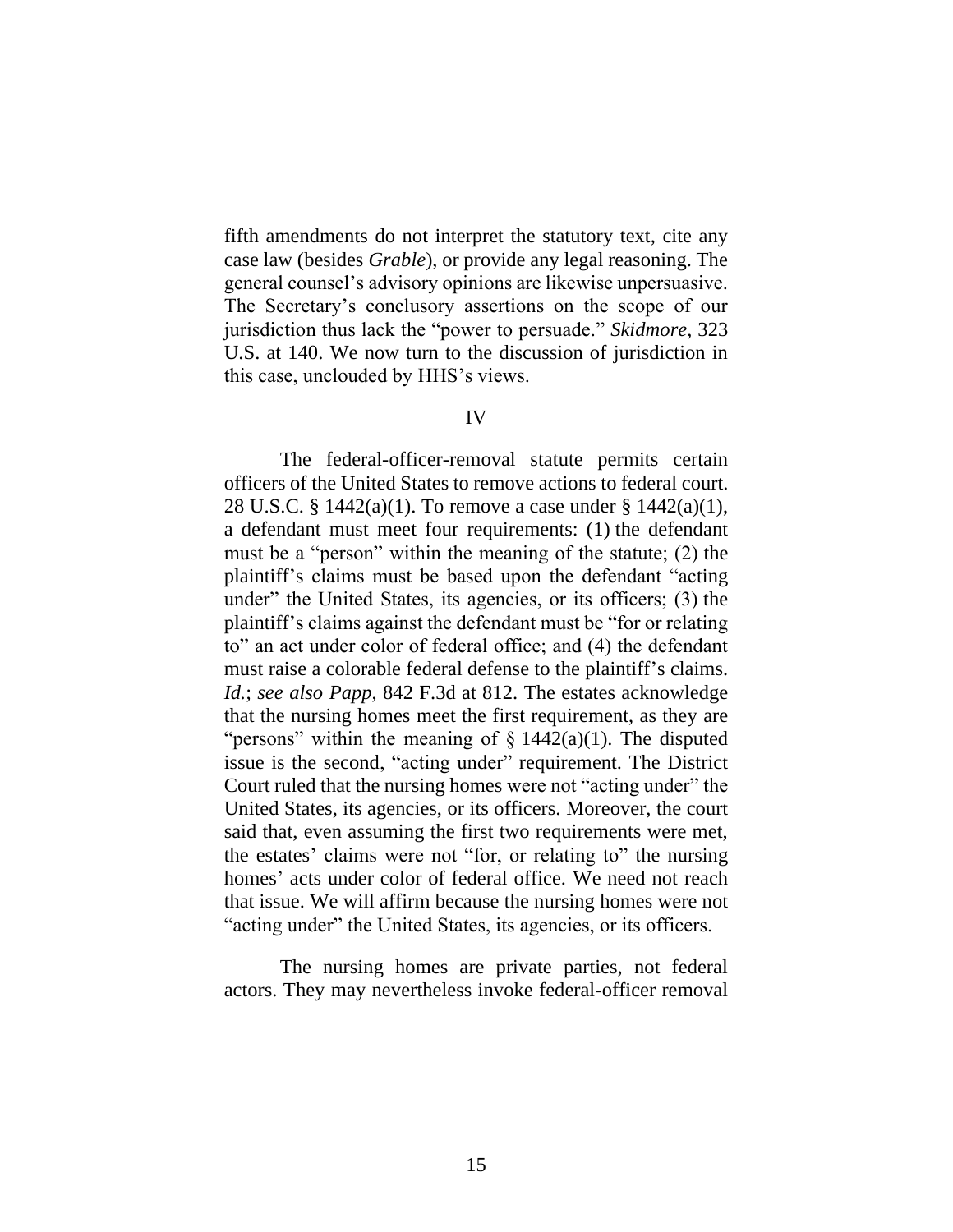if they show they were "acting under" federal officers. *See Watson v. Philip Morris Cos.*, 551 U.S. 142, 147 (2007). The phrase "acting under" is broad, and we construe it liberally. *Id.* But the phrase is not boundless. Merely complying with federal laws and regulations is not "acting under" a federal officer for purposes of federal-officer removal. *Id.* at 153. Even a firm subject to detailed regulations and whose "activities are highly supervised and monitored" is not "acting under" a federal officer. *Id.* The nursing homes must demonstrate something beyond regulation or compliance. They must show that their actions "involve an effort to *assist*, or to help *carry out*, the duties or tasks of the federal superior." *Id.* at 152.

Government contractors are a classic example. A private contractor acts under a federal officer when it "help[s] the Government to produce an item that it needs." *Id.* at 153; *see also Papp*, 842 F.3d at 812–13. Similarly, a nonprofit community defender acts under a federal officer by representing indigent federal defendants. *In re Commonwealth's Motion to Appoint Couns. Against or Directed to Def. Ass'n of Phila.*, 790 F.3d 457, 469 (3d Cir. 2015). The community defender does more than follow federal law. *Id.* It is delegated authority to represent defendants under the Criminal Justice Act and 18 U.S.C. § 3599. *Id.* It must adopt bylaws and codes of conduct consistent with federal public-defender organizations. *Id.* It must follow detailed financial guidelines as a condition of receiving federal grant money, and it must return unspent funds to the federal government. *Id.* Its employees cannot practice law outside of their official duties without the federal government's permission. *Id.* at 469–70. And, by representing indigent federal defendants, the community defender "provides a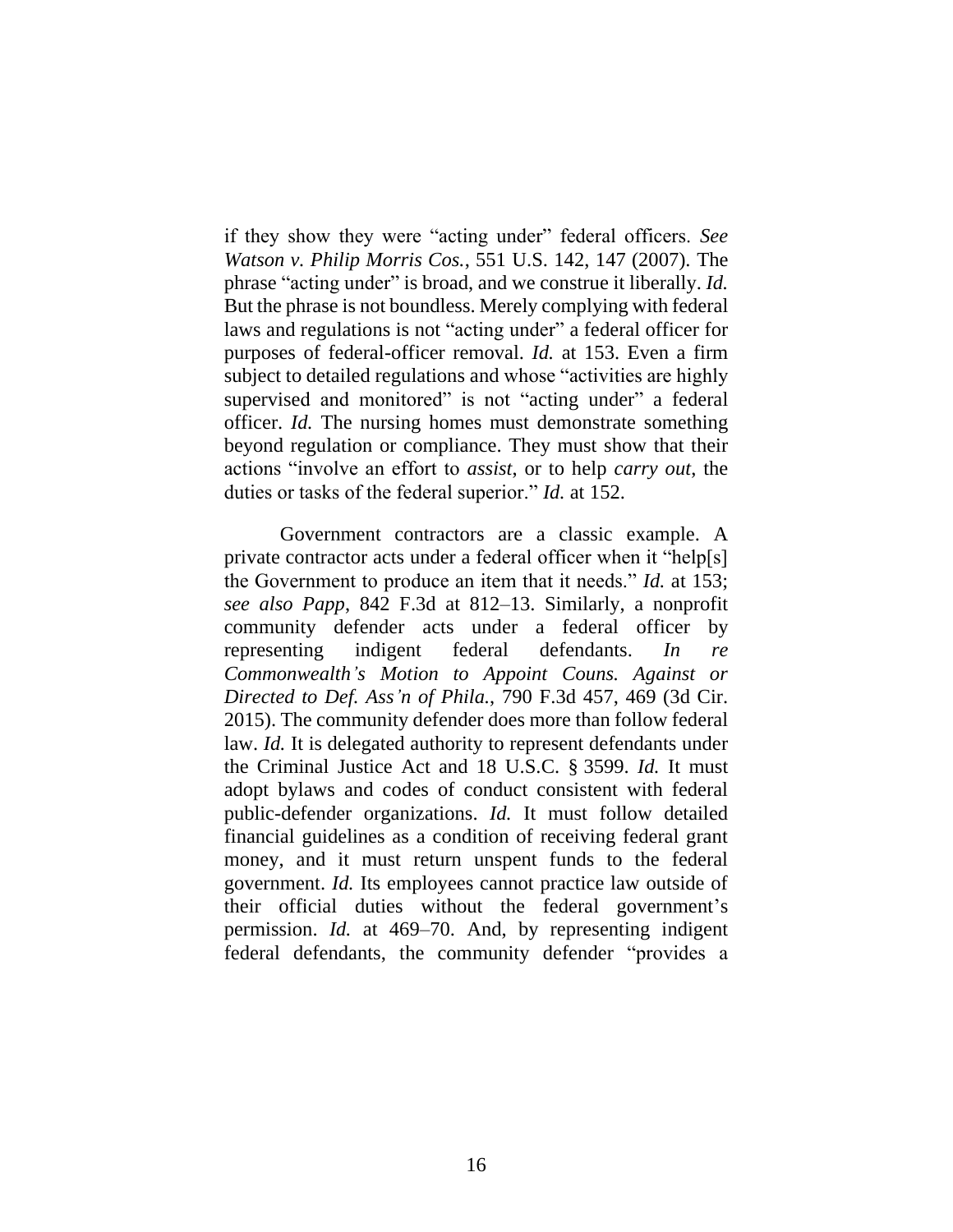service the federal government would itself otherwise have to provide." *Id.* at 469.

The nursing homes here do not assist or help carry out the duties of a federal superior. They are not government contractors. *See Papp*, 842 F.3d at 812–13. They do not have the close relationship with the federal government that we recognized in the nonprofit community defenders. They are not delegated federal authority, nor do they provide a service that the federal government would otherwise provide. *See Def. Ass'n of Phila.*, 790 F.3d at 469. The nursing homes argue that they are heavily regulated, pointing to publications from the Centers for Medicare & Medicaid Services ("CMS") and the Centers for Disease Control and Prevention ("CDC"). The nursing homes call those publications "comprehensive directives," but they are more aptly described as guidance. Appellants' Br. 29 (emphasis omitted). In its February 6, 2020 publication, "CMS strongly urge[d] the review of CDC's guidance and encourages facilities to review their own infection prevention and control policies and practices to prevent the spread of infection."<sup>4</sup> The CDC publication from March 17, 2020, states a similar purpose: "This document offers a series of strategies or options to optimize supplies of eye protection in healthcare settings when there is limited supply."<sup>5</sup> The publications that the nursing homes rely on

<sup>4</sup> Ctrs. for Medicare & Medicaid Servs., *Information for Healthcare Facilities Concerning 2019 Novel Coronavirus Illness (2019-nCoV)* (Feb. 6, 2020), https://perma.cc/8H4R-ZBZL.

<sup>5</sup> Ctrs. for Disease Control and Prevention, *Strategies for Optimizing the Supply of Eye Protection* (Mar. 17, 2020), https://perma.cc/QQ7K-3TK7.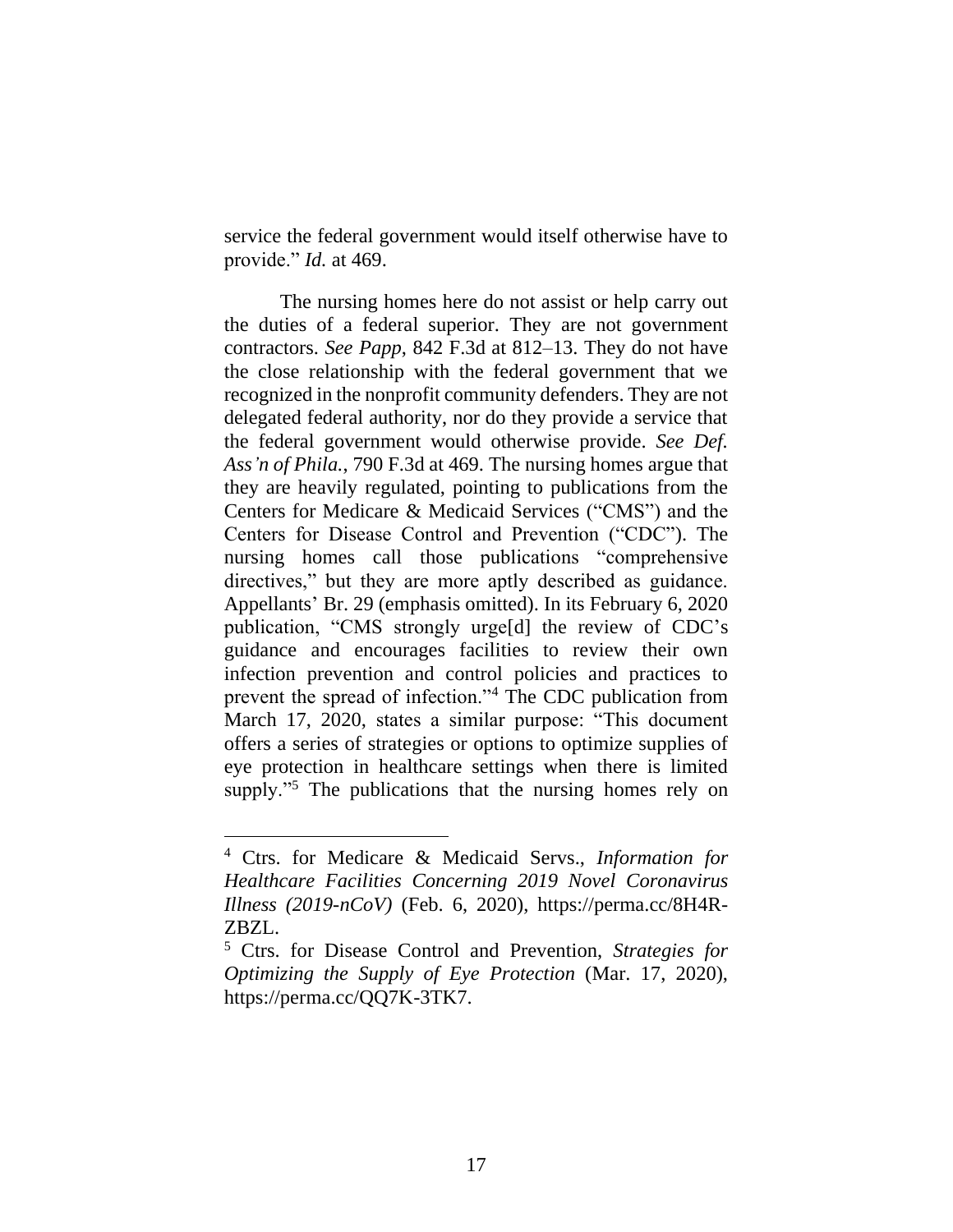contain verbiage denoting guidance, not control. The nursing homes thus have not shown that they have "an unusually close" relationship with CMS or CDC. *Watson*, 551 U.S. at 153.

Even assuming the nursing homes are subject to intense regulation, that alone does not mean they were "acting under" federal officers. In *Watson*, cigarette-manufacturer Philip Morris was subject to far more intense regulation than the nursing homes experience here. *See id.* at 154–56. The Federal Trade Commission set detailed rules concerning Philip Morris's manufacturing, testing, labeling, and advertising of cigarettes. *Id.* at 155–56. The Supreme Court said even the close regulation, without more, did not bring Philip Morris under the scope of the federal-officer-removal statute. *Id.* at 157.

The nursing homes invite us to apply a "regulation plus" doctrine. They argue that "a more specific level of regulation" may permit removal even though "mere regulation" does not. Appellants' Br. 25. We cannot reconcile that notion with *Watson*. A "more specific level of regulation" is simply a difference in the degree of regulatory detail. Appellants' Br. 25. And the Supreme Court said that "differences in the degree of regulatory detail or supervision cannot by themselves transform . . . regulatory *compliance* into the kind of assistance that might bring the [agency] within the scope of the statutory phrase '*acting under*' a federal 'officer.'" *Watson*, 551 U.S. at 157 (quoting 28 U.S.C. § 1442(a)(1)). Even if "regulation plus" were a proper heuristic, the "plus" cannot merely be more regulation. *See id.* The best evidence the nursing homes muster showing something beyond regulation is that the Cybersecurity & Infrastructure Security Agency designated nursing homes as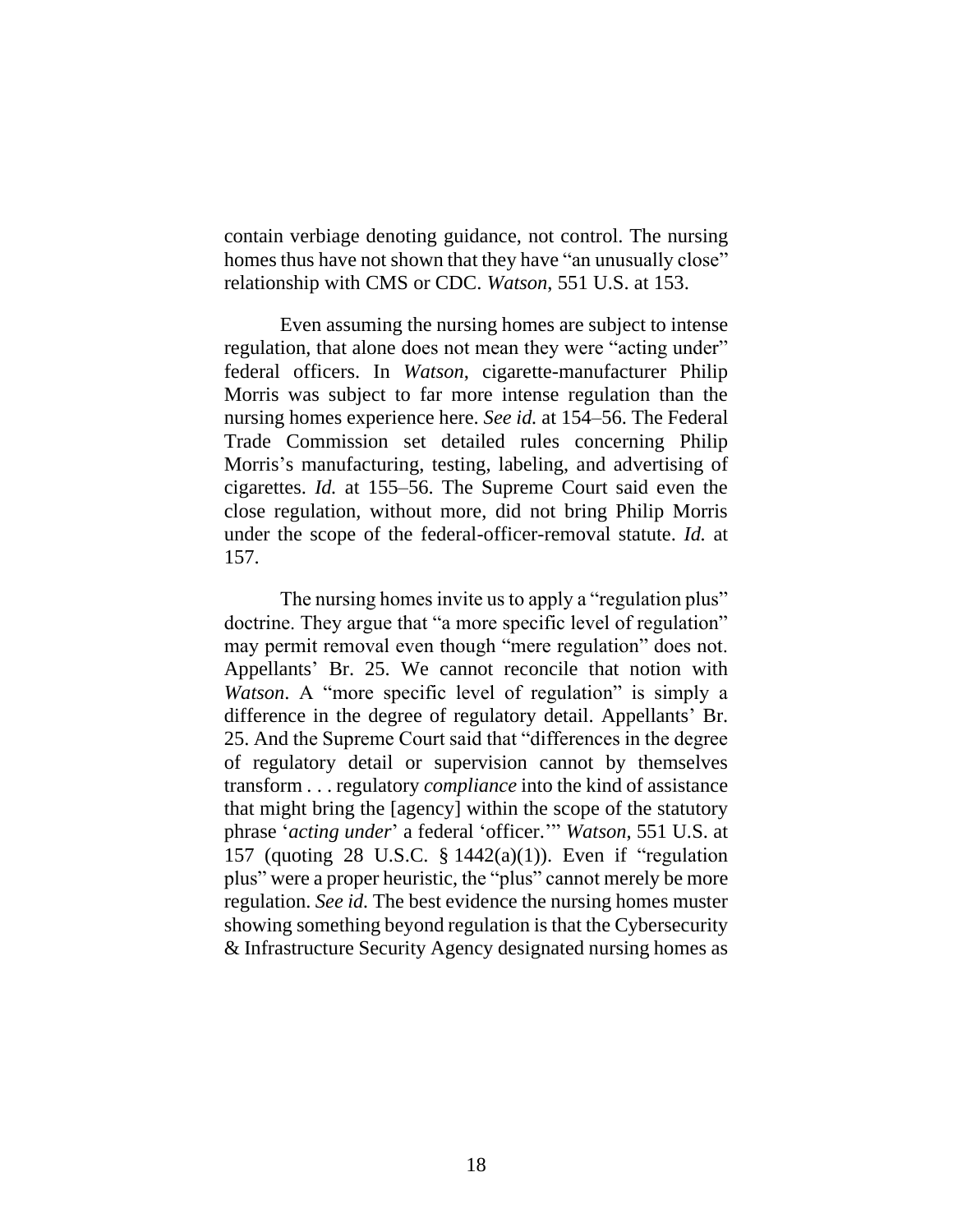essential critical infrastructure.<sup>6</sup> But that is also true of doctors, weather forecasters, clergy, farmers, bus drivers, plumbers, dry cleaners, and many other workers. <sup>7</sup> Congress did not deputize all of these private-sector workers as federal officers.

#### $\overline{V}$

The nursing homes next argue that complete federal preemption of the estates' claims warrants removal to federal court. They argue that the PREP Act is so pervasive that the estates' state-law negligence claims are *really* federal claims under the PREP Act, and are thus removable to federal court. We disagree.

Under 28 U.S.C. § 1441(a), a defendant may remove a civil action to federal court only if the plaintiff could have originally filed the action in federal court. If the parties are not diverse, the complaint must satisfy federal-question jurisdiction. *Caterpillar Inc. v. Williams*, 482 U.S. 386, 392 (1987). Under the well-pleaded-complaint rule, "federal jurisdiction exists only when a federal question is presented on the face of the plaintiff's properly pleaded complaint." *Id.* A federal defense "ordinarily does not appear on the face of the well-pleaded complaint, and, therefore, usually is insufficient to warrant removal to federal court." *Dukes v. U.S. Healthcare, Inc.*, 57 F.3d 350, 353 (3d Cir. 1995). By relying exclusively

<sup>6</sup> Cybersecurity & Infrastructure Sec. Agency, Advisory Memorandum on Ensuring Essential Critical Infrastructure Workers' Ability to Work During the Covid-19 Response 7 (Dec. 16, 2020), https://perma.cc/B5GP-9LJK. 7 *Id.* at 7, 10, 17, 19, 23.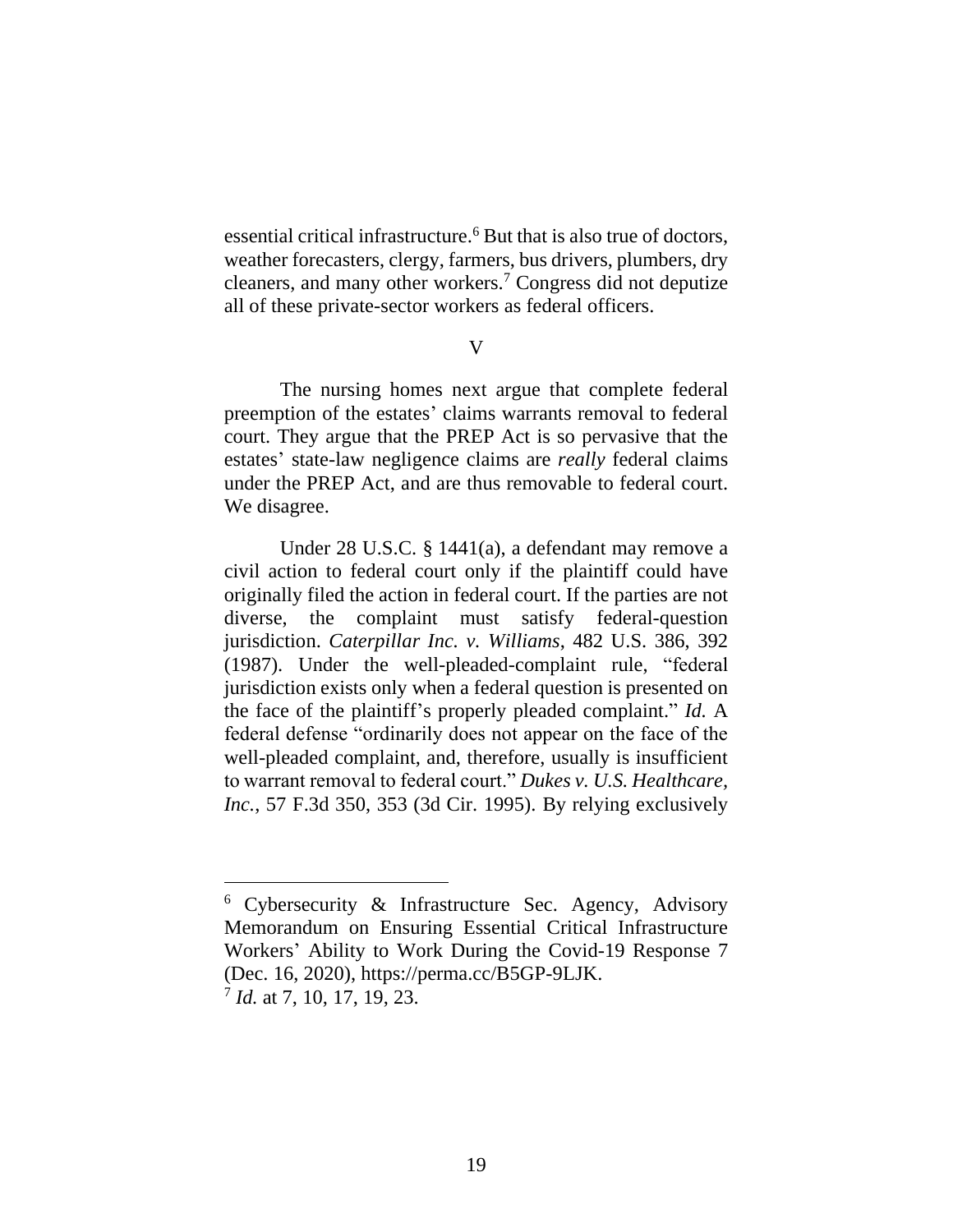on state law, a plaintiff may typically avoid federal court. *Caterpillar*, 482 U.S. at 392.

Federal preemption is a defense to state-law claims. We derive the preemption doctrine from the Supremacy Clause, which provides that federal laws made pursuant to the U.S. Constitution "shall be the supreme Law of the Land . . . any Thing in the Constitution or Laws of any state to the Contrary notwithstanding." U.S. Const. art. VI. Where federal law displaces state law, courts must apply federal law. *See Arizona v. United States*, 567 U.S. 387, 398–99 (2012). Federal law may displace state law in a variety of ways, but we need not discuss them here. <sup>8</sup> What matters in this case is that the nursing homes raise federal preemption as a *defense* to state law. They argue that the PREP Act displaces the estates' state-law claims, and thus courts must apply the PREP Act rather than New Jersey law. Perhaps, but it is not for us to decide. The issue is whether *making* that preemption argument gets the nursing homes into federal court. "The fact that a defendant might ultimately prove that a plaintiff's claims are pre-empted . . .

<sup>8</sup> This is not an ordinary preemption case. Because "complete preemption is a distinct concept from ordinary preemption," we do not engage in an ordinary preemption analysis. *Ry. Lab. Execs. Ass'n v. Pittsburgh & Lake Erie R.R.*, 858 F.2d 936, 941 (3d Cir. 1988). Instead, our task is to determine whether the District Court has removal jurisdiction over the action. Complete preemption is thus best understood as a *jurisdictional* doctrine rather than an ordinary preemption doctrine. It fits under the heading of removal jurisdiction as a "corollary of the well-pleaded complaint rule." *Metro. Life Ins. Co. v. Taylor*, 481 U.S. 58, 63 (1987).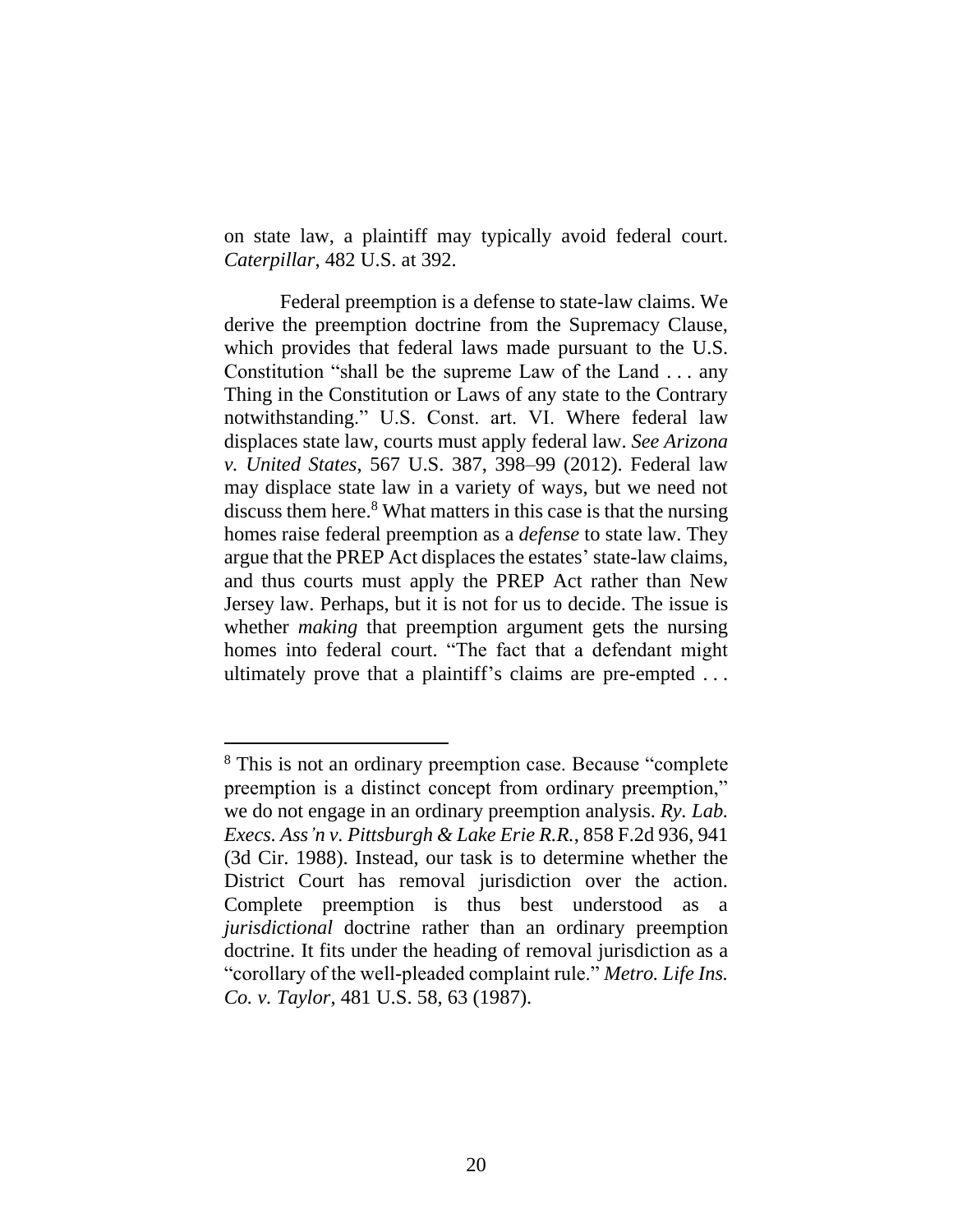does not establish that they are removable to federal court." *Caterpillar*, 482 U.S. at 398.

This is where complete preemption comes in. Ordinarily, a defense of federal preemption does not provide a basis for removal because it does not appear on the face of the well-pleaded complaint. *See id.* at 392–93. The completepreemption doctrine provides that a federal question *does* appear on the face of the complaint when Congress "so completely pre-empt[s] a particular area that any civil complaint raising [the] select group of claims is necessarily federal in character." *Metro. Life Ins. Co. v. Taylor*, 481 U.S. 58, 63–64 (1987). In other words, a federal statute's preemptive force can be so great that we treat a displaced statelaw claim as if it were a federal claim. So, although a gardenvariety preemption defense would not satisfy the well-pleadedcomplaint rule, a completely preempted state-law claim does. *See Dukes*, 57 F.3d at 354.

Removal is proper only if the federal statute "wholly displaces the state-law cause of action through complete preemption." *Beneficial Nat'l Bank v. Anderson*, 539 U.S. 1, 8 (2003). A statute is completely preemptive if it "provide[s] the exclusive cause of action for the claim asserted and also set[s] forth procedures and remedies governing that cause of action." *Id.* As applied to this case, we ask whether the PREP Act "provide<sup>[s]</sup> the exclusive cause of action" for negligence claims against the nursing homes. 9 *Id.* at 9. We can break this

<sup>9</sup> Before the Supreme Court decided *Beneficial National Bank*, our Court required a second step in the analysis. If one of the defendant's claims fell within an exclusive federal cause of action, we would then ask "whether there [was] a clear indication of a Congressional intention to permit removal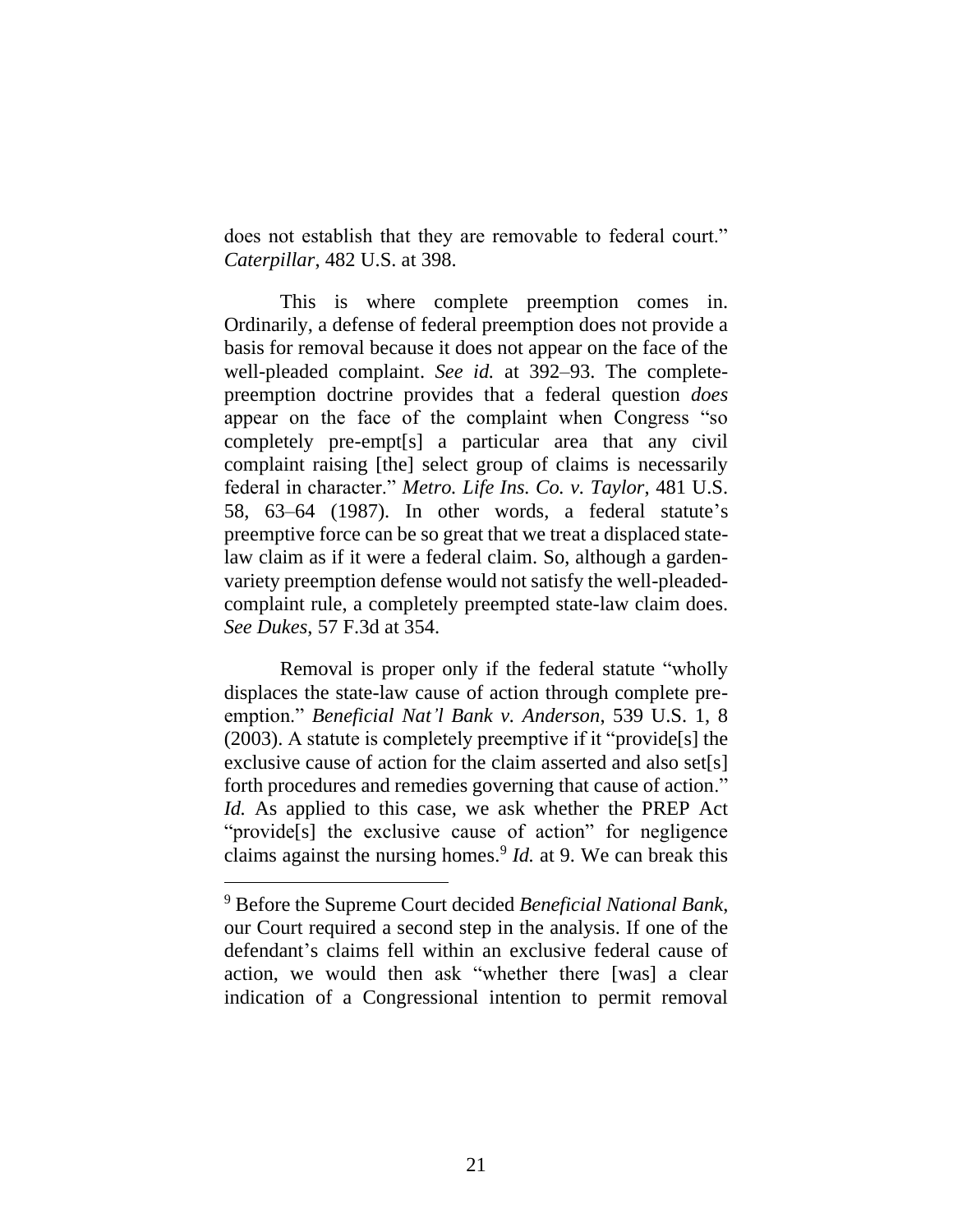question into two parts: (1) Does the PREP Act create an exclusive federal cause of action? If it does, (2) do any of the estates' claims fall within the scope of that cause of action? If they do, the estates' claims are completely preempted and removable to federal court. Here, the PREP Act creates an exclusive cause of action for willful misconduct. But the estates allege only negligence, not willful misconduct. The estates' negligence claims thus do not fall within scope of the exclusive federal cause of action. They are not completely preempted, so they belong in state court.

A

Complete preemption is rare. The Supreme Court has recognized only three completely preemptive statutes: the Employee Retirement Income Security Act ("ERISA"), the Labor Management Relations Act ("LMRA"), and the National Bank Act. Each of those statutes contains an exclusive federal cause of action. But the causes of action in those three statutes were not *explicitly* exclusive—the Court

despite the plaintiff's exclusive reliance on state law." *Ry. Lab. Execs. Ass'n*, 858 F.2d at 942. Both parties invite us to apply that second step, but *Beneficial National Bank* severed that part of the analysis. "[T]he proper inquiry focuses on whether Congress intended the federal cause of action to be *exclusive* rather than on whether Congress intended that the cause of action be *removable*." *Beneficial Nat. Bank v. Anderson*, 539 U.S. 1, 9 n.5 (2003) (emphasis added). We thus focus on whether the PREP Act provides the exclusive cause of action for negligence against the nursing homes. *See id.* at 9. "If so, then the cause of action necessarily arises under federal law and the case is removable. If not, then the complaint does not arise under federal law and is not removable." *Id.*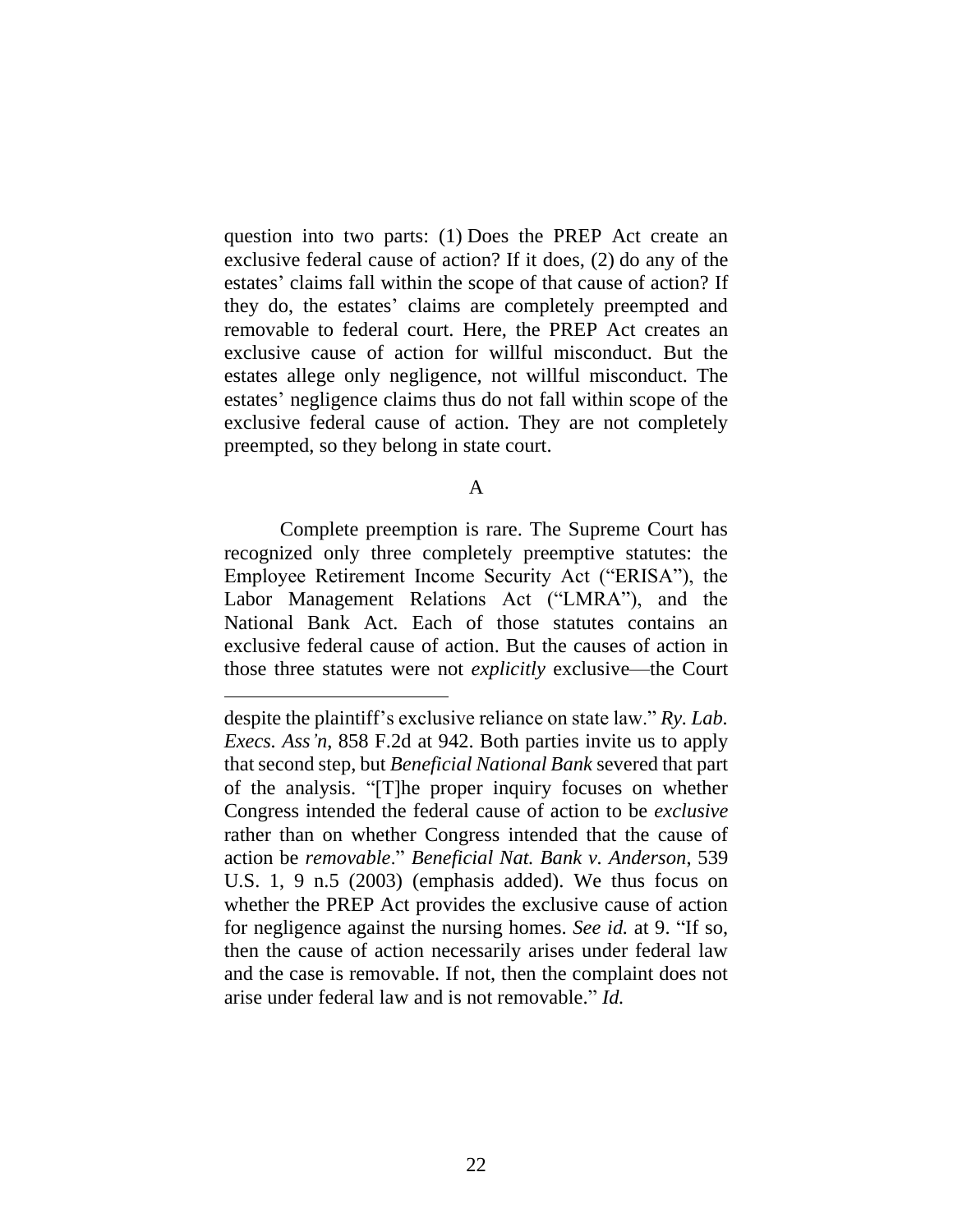inferred exclusivity. Here, our job is easier. The PREP Act explicitly creates "an exclusive Federal cause of action" for willful misconduct. 42 U.S.C. § 247d-6d(d)(1). The statute's plain language cuts through the dense analysis that we would otherwise employ to determine whether Congress intended to create an exclusive cause of action. To demonstrate the importance of the statutory language in this case, we begin with the Supreme Court's cases applying complete preemption.

The Supreme Court first recognized complete preemption in *Avco Corp. v. Aero Lodge No. 735*, 390 U.S. 557 (1968). *Avco* concerned § 301 of the LMRA, which creates a cause of action for breach of contract between an employer and a union. *Id.* at 560–61. Section 301 says that "[s]uits for violation of contracts between an employer and a labor organization . . . may be brought in any district court of the United States having jurisdiction of the parties, without respect to the amount in controversy or without regard to the citizenship of the parties." 29 U.S.C. § 185(a). In *Avco*, an employer sued in a state court to enjoin a union from striking, claiming that the union was violating the "no-strike" clause in their collective-bargaining contract. *Avco Corp.*, 390 U.S. at 558. The Court held that the employer's claim was "controlled by federal substantive law even though it [was] brought in a state court." *Id.* at 560. Because the breach-of-contract claim was effectively a § 301 claim under the LMRA, the complaint stated a federal question and was removable to federal court. *Id.* at 560–61.

The Court next applied complete preemption in *Metropolitan Life Insurance Co. v. Taylor*, 481 U.S. 58 (1987). Section  $502(a)(1)(B)$  of ERISA creates a cause of action for employees to recover benefits under a covered plan. *See* 29 U.S.C.  $\S 1132(a)(1)(B)$ . The Court held that  $\S 502(a)(1)(B)$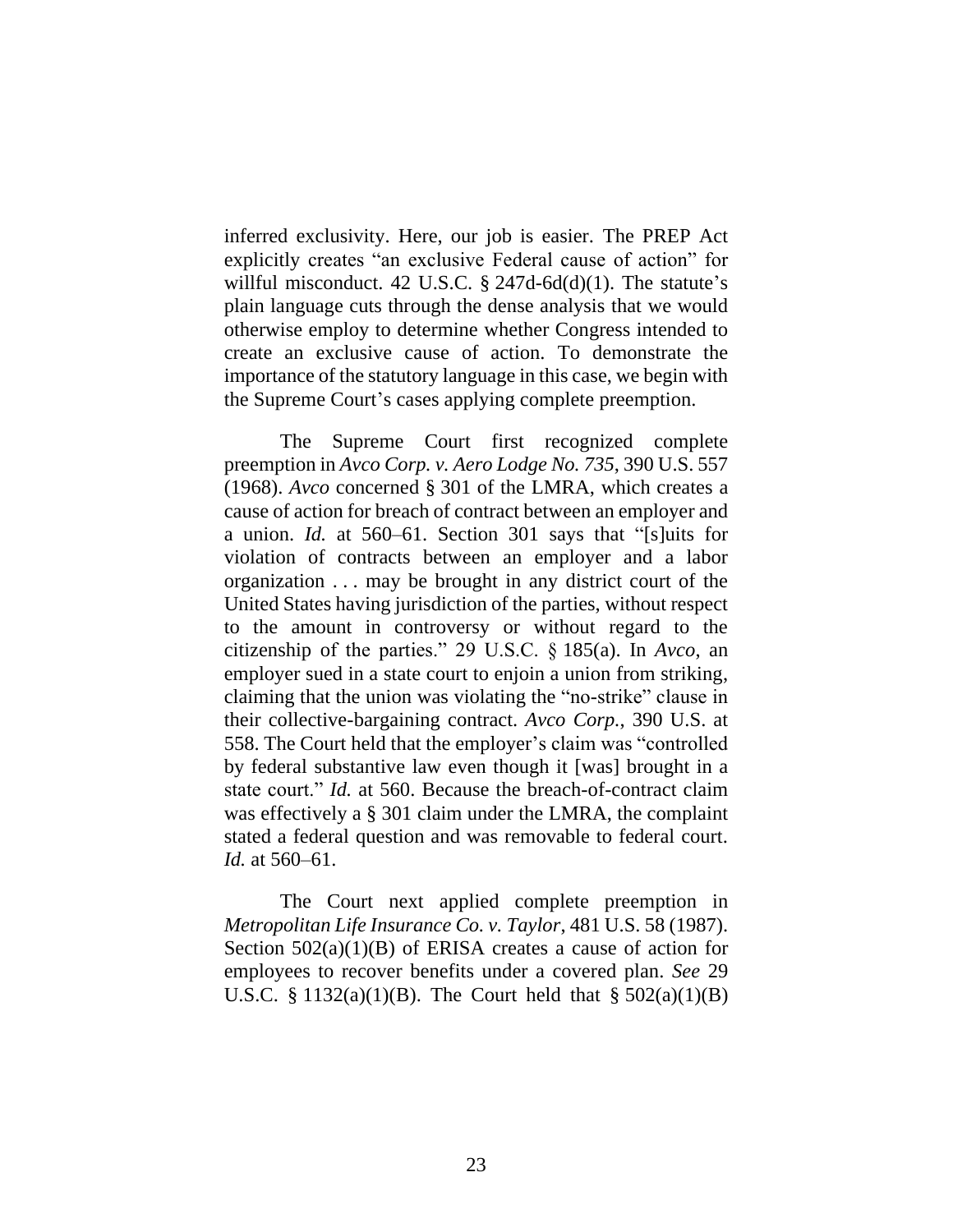creates an exclusive federal cause of action for resolution of such disputes. *See Metro. Life Ins.*, 481 U.S. at 62–63. The Court reasoned that ERISA's language closely parallels that of the LMRA, so Congress must have intended the laws to have similar preemptive power.<sup>10</sup> *Id.* at 65. The Court was also persuaded by legislative history indicating ERISA should be regarded as similarly preemptive to § 301 of the LMRA. *Id.* at 65–66. The state claim, which fell under the scope of § 502(a)(1)(B) of ERISA, was thus "necessarily federal in character" and removable to federal court. *Id.* at 67.

In *Beneficial National Bank v. Anderson*, 539 U.S. 1 (2003), the Court extended complete preemption to a third

Suits for violation of contracts between an employer and a labor organization . . . may be brought in any district court of the United States having jurisdiction of the parties, without respect to the amount in controversy or without regard to the citizenship of the parties.

29 U.S.C. § 185(a). Compare § 301(a) of the LMRA to  $§ 501(a)(1)(B)$  of ERISA:

> A civil action may be brought . . . by a participant or beneficiary . . . to recover benefits due to him under the terms of his plan, to enforce his rights under the terms of the plan, or to clarify his rights to future benefits under the terms of the plan . . . .

29 U.S.C. § 1132(a)(1)(B).

 $10$  Section 301(a) of the LMRA provides: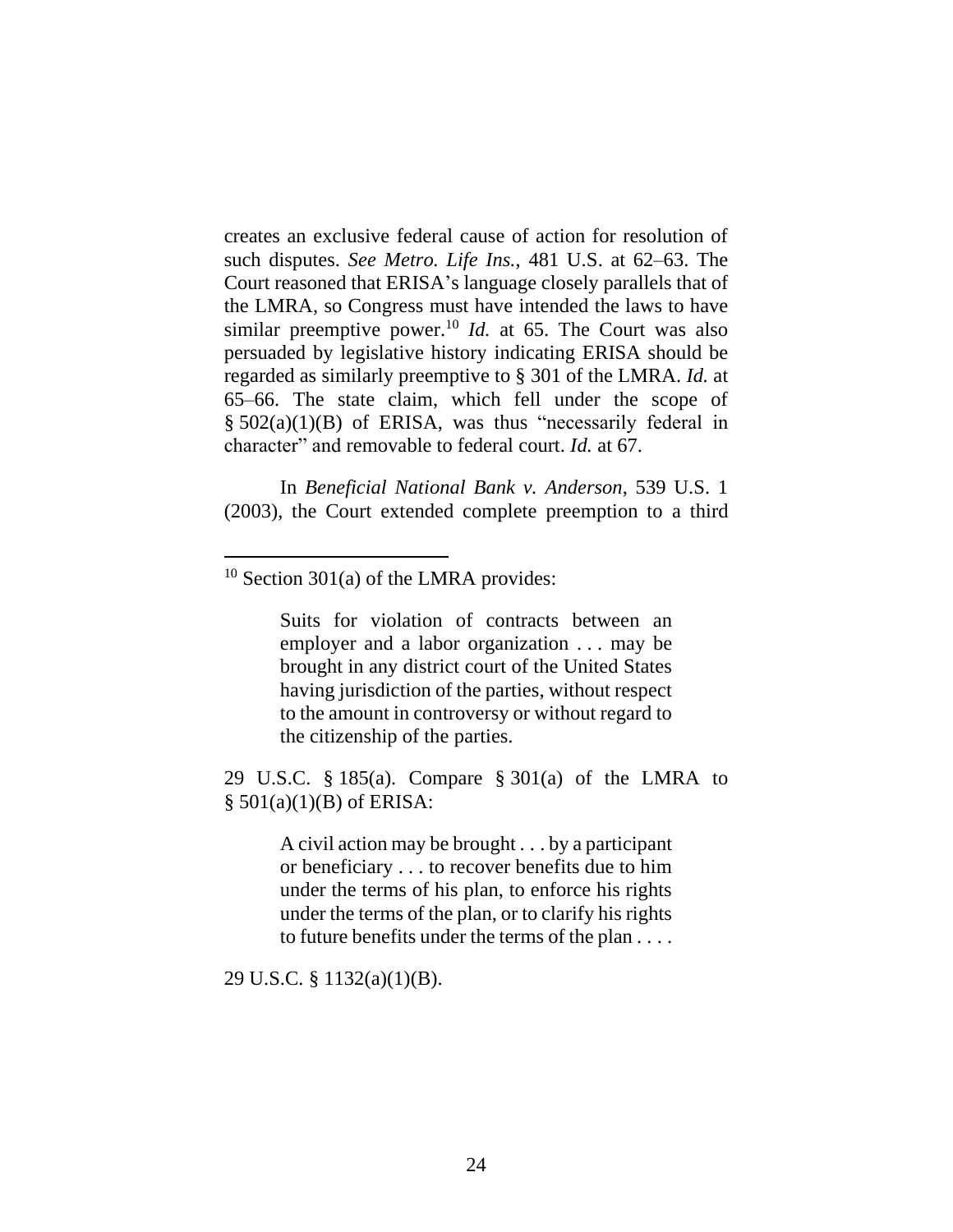statute, the National Bank Act. Section 85 of the National Bank Act governs the rate of interest that a national bank may lawfully charge, and § 86 provides an exclusive remedy against a national bank charging excessive interest. *See* 12 U.S.C. §§ 85, 86. Section 86 says, "In case the greater rate of interest has been paid, the person by whom it has been paid, or his legal representatives, may recover back, in an action in the nature of an action of debt, twice the amount of the interest thus paid . . . ." *Id.* § 86. The Court framed the issue narrowly: "Only if Congress intended § 86 to provide the exclusive cause of action for usury claims against national banks would the statute be comparable to the provisions that we construed in the *Avco* and *Metropolitan Life* cases." *Beneficial Nat'l Bank*, 539 U.S. at 9. The Court relied on a long line of precedent holding that § 86 created an exclusive federal cause of action. *See id.* at 10. The Court also determined that "the special nature of federally chartered banks" required a uniform rule. *Id.* at 10– 11 (citing *McCulloch v. Maryland*, 17 U.S. (4 Wheat.) 316, 431 (1819)). Thus, a state-law claim for usury against a national bank actually states a federal claim under §§ 85 and 86 and may be removed to federal court. *Id.* at 11.

In all three cases, the Court inferred that the cause of action was exclusive. The three statutes unambiguously created causes of action. But they did not unambiguously make them exclusive. Rather, the Court reasoned that the significant preemptive force of the statutes indicated congressional intent to create an exclusive federal cause of action. *See Beneficial Nat. Bank*, 539 U.S. at 11; *Franchise Tax Bd. v. Constr. Laborers Vacation Tr. for S. Cal.*, 463 U.S. 1, 23 (1983). The PREP Act is different.

The PREP Act unambiguously creates an *exclusive* federal cause of action. For nearly all injuries caused by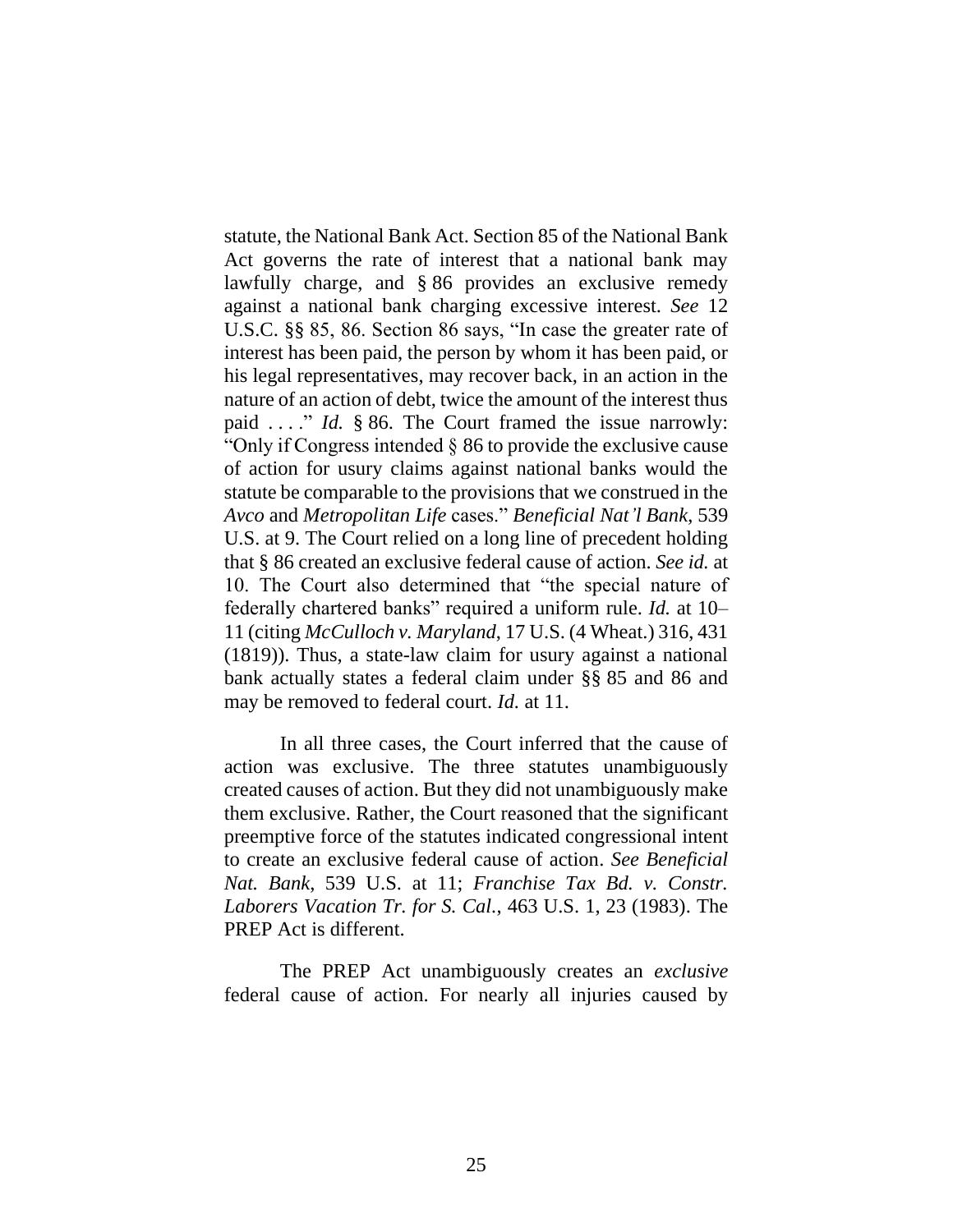covered countermeasures falling under the Act, the Secretary has the sole authority to administer and provide compensation from the designated fund. *See* 42 U.S.C. § 247d-6e(a)–(b). Congress carved out a narrow exception "for an exclusive Federal cause of action against a covered person for death or serious physical injury proximately caused by willful misconduct." *Id.* § 247d-6d(d)(1). A plaintiff asserting a willful-misconduct claim must first exhaust administrative remedies, and may then bring the claim only in the U.S. District Court for the District of Columbia. *Id.* §§ 247d-6e(d)(1), 247d- $6d(e)(1)$ . A plaintiff may choose to accept compensation from the fund instead of filing suit in federal court. *Id.* § 247d- $6e(d)(5)$ . If the plaintiff chooses to file suit, he must "plead" with particularity each element of [his] claim." *Id.* § 247d-6d(e)(3).

The PREP Act's language easily satisfies the standard for complete preemption of particular causes of action. It provides an "exclusive cause of action . . . and also set[s] forth procedures and remedies governing that cause of action." *Beneficial Nat'l Bank*, 539 U.S. at 8. The estates admit as much. Where the PREP Act creates a cause of action, the estates say "that claim would be one for willful misconduct on the part of a covered person" that meets the statutory elements. Appellees' Br. 42. The Supreme Court has relied on the complete preemptive force of a statute to infer congressional intent to create an exclusive federal cause of action. Here, we have a better source of congressional intent: the words of Congress. Again, our analysis is straightforward. Congress said the cause of action for willful misconduct is exclusive, so it is.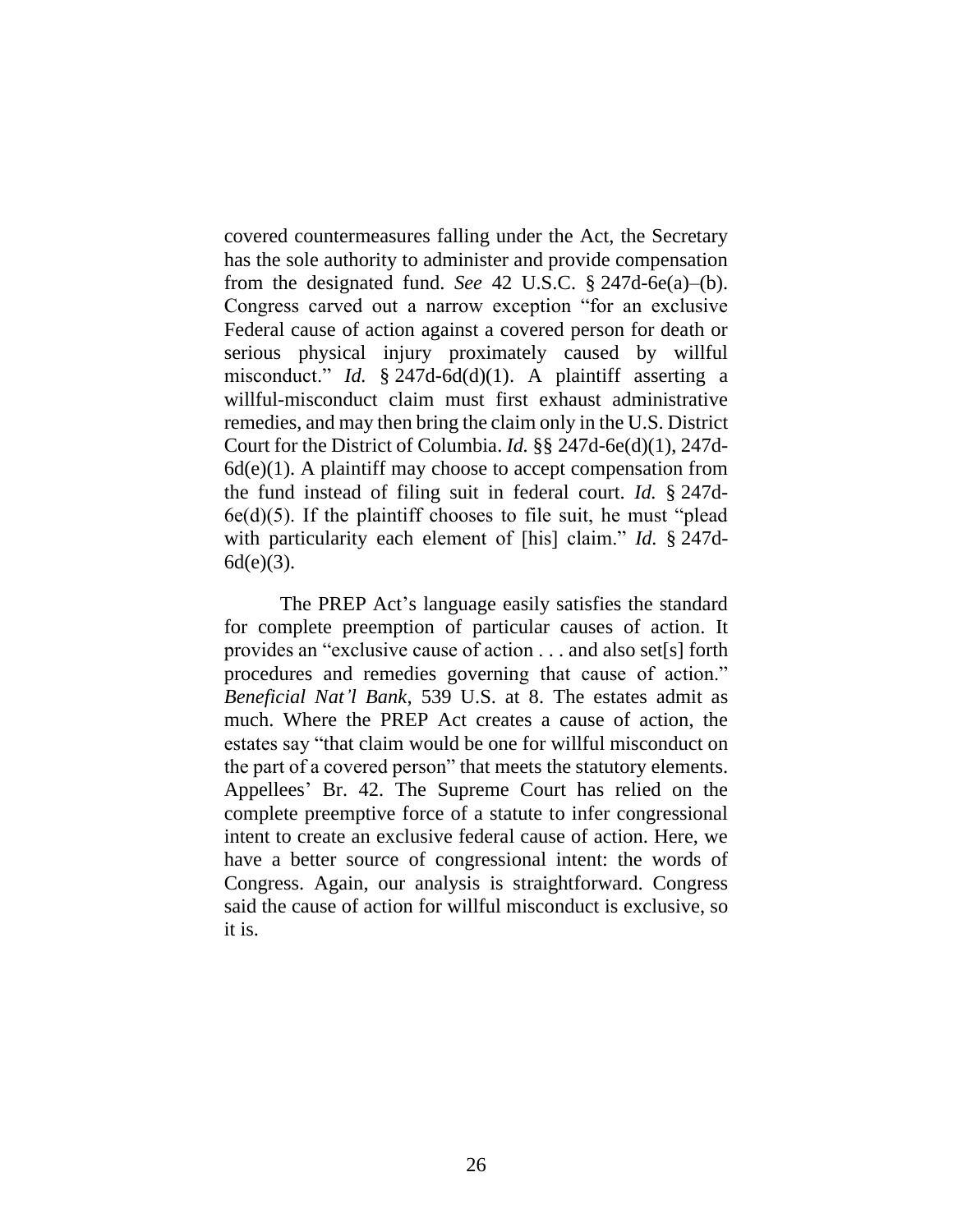Just because the PREP Act creates an exclusive federal cause of action does not mean it completely preempts the estates' state-law claims. To remove to federal court, the nursing homes also must show that the state-law claims fall within the scope of the exclusive federal cause of action. In other words, we must determine whether the estates could have brought their claims under the PREP Act's cause of action for willful misconduct. <sup>11</sup> *See Aetna Health Inc. v. Davila*, 542 U.S. 200, 210 (2004).

A claim for willful misconduct under the PREP Act has several elements. The plaintiff must show (1) "an act or omission," that is taken (2) "intentionally to achieve a wrongful purpose," (3) "knowingly without legal or factual justification," and (4) "in disregard of a known or obvious risk that is so great as to make it highly probable that the harm will

 $11$  In the ERISA context, whether a state-law claims fall within the scope of the exclusive federal cause of action is itself a twopart question. *See Aetna Health Inc. v. Davila*, 542 U.S. 200, 210 (2004). "[A] claim is completely preempted . . . under ERISA § 502(a) only if: (1) the plaintiff could have brought the claim under § 502(a); *and* (2) no other independent legal duty supports the plaintiff's claim." *N.J. Carpenters & the Trustees Thereof v. Tishman Const. Corp. of N.J.*, 760 F.3d 297, 303 (3d Cir. 2014). Some courts have extended that twopart test to statutes other than ERISA. *See, e.g.*, *Hawaii ex rel. Louie v. HSBC Bank Nevada, N.A.*, 761 F.3d 1027, 1037–38 (9th Cir. 2014). Because we conclude that the estates could not have brought their claims under the PREP Act's willfulmisconduct section, we need not determine whether an independent legal duty supports their claims.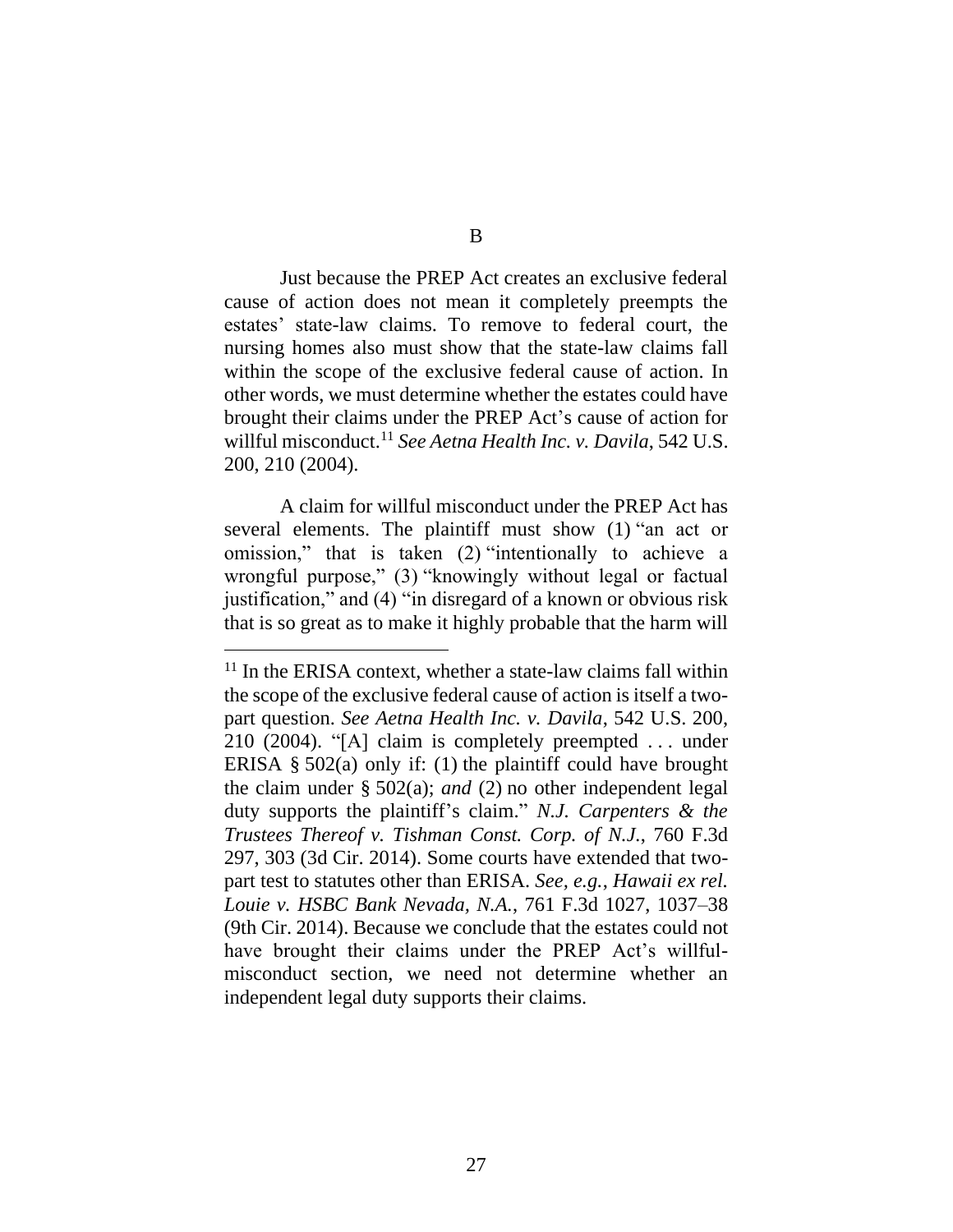outweigh the benefit." 42 U.S.C.  $\S$  247d-6d(c)(1)(A). Moreover, the action must be  $(5)$  "against a covered person," (6) "for death or serious physical injury" that is (7) "proximately caused by [the covered person's] willful misconduct." *Id.* § 247d-6d(d)(1). The plaintiff must prove these elements by "clear and convincing evidence." *Id.* § 247d- $6d(c)(3)$ . The PREP Act also provides a rule of construction: the willful-misconduct requirement "shall be construed as establishing a standard for liability that is more stringent than a standard of negligence in any form or recklessness." *Id.* § 247d-6d(c)(1)(B). Congress's meticulous definition guides our analysis.

The estates allege negligence, not willful misconduct. The two complaints each assert four counts of negligence, plus a claim for punitive damages. A claim for negligence under New Jersey law requires the familiar elements of duty, breach, causation, and damages. *Townsend v. Pierre*, 110 A.3d 52, 61 (N.J. 2015). In contrast, a claim for willful misconduct under the PREP Act requires wrongful intent, knowledge that the act lacked legal or factual justification, and disregard of a "known or obvious risk that is so great as to make it highly probable that the harm will outweigh the benefit." 42 U.S.C. § 247d- $6d(c)(1)(A)$ . The rule of construction removes any doubt: The PREP Act's cause of action for willful misconduct "establish[es] a standard for liability that is more stringent than a standard of negligence in any form or recklessness." *Id.*  $§$  247d-6d(c)(1)(B).

Willful misconduct is a separate cause of action from negligence. The elements of the state cause of action need not "precisely duplicate" the elements of the federal cause of action for complete preemption to apply. *Davila*, 542 U.S. at 216. But complete preemption does not apply when federal law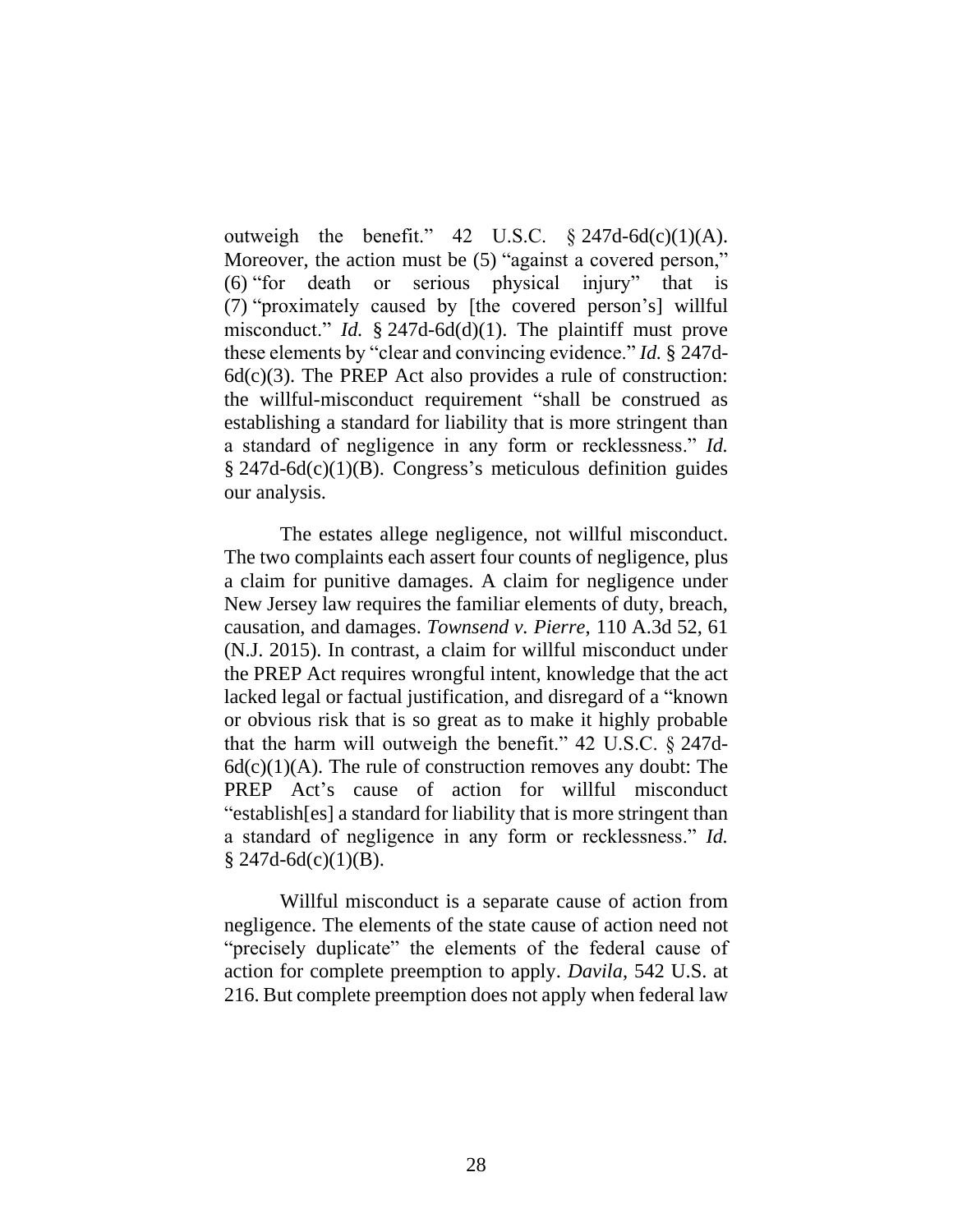creates an entirely *different* cause of action from the state claims in the complaint. *See DiFelice v. Aetna U.S. Healthcare*, 346 F.3d 442, 452–53 (3d Cir. 2003). Congress could have created a cause of action for negligence or general tort liability. It did not. Just as intentional torts, strict liability, and negligence are independent causes of action, so too willful misconduct under the PREP Act is an independent cause of action. *See* Restatement (Second) of Torts § 519 cmt. d (Am. L. Inst. 1977).

Nevertheless, we must look beyond the estates' claims. The question is whether the estates' allegations fall within the scope of the PREP Act's cause of action—"that is, whether the claims *could have* been brought under that section." *DiFelice*, 346 F.3d at 446 (emphasis added). But nowhere in their complaints do the estates allege or imply that the nursing homes acted "intentionally to achieve a wrongful purpose." 42 U.S.C. § 247d-6d $(c)(1)(A)(i)$ . Neither do they claim that the nursing homes acted "knowingly without legal or factual justification." *Id.* § 247d-6d(c)(1)(A)(ii). The closest the estates come to a willful-misconduct allegation is their request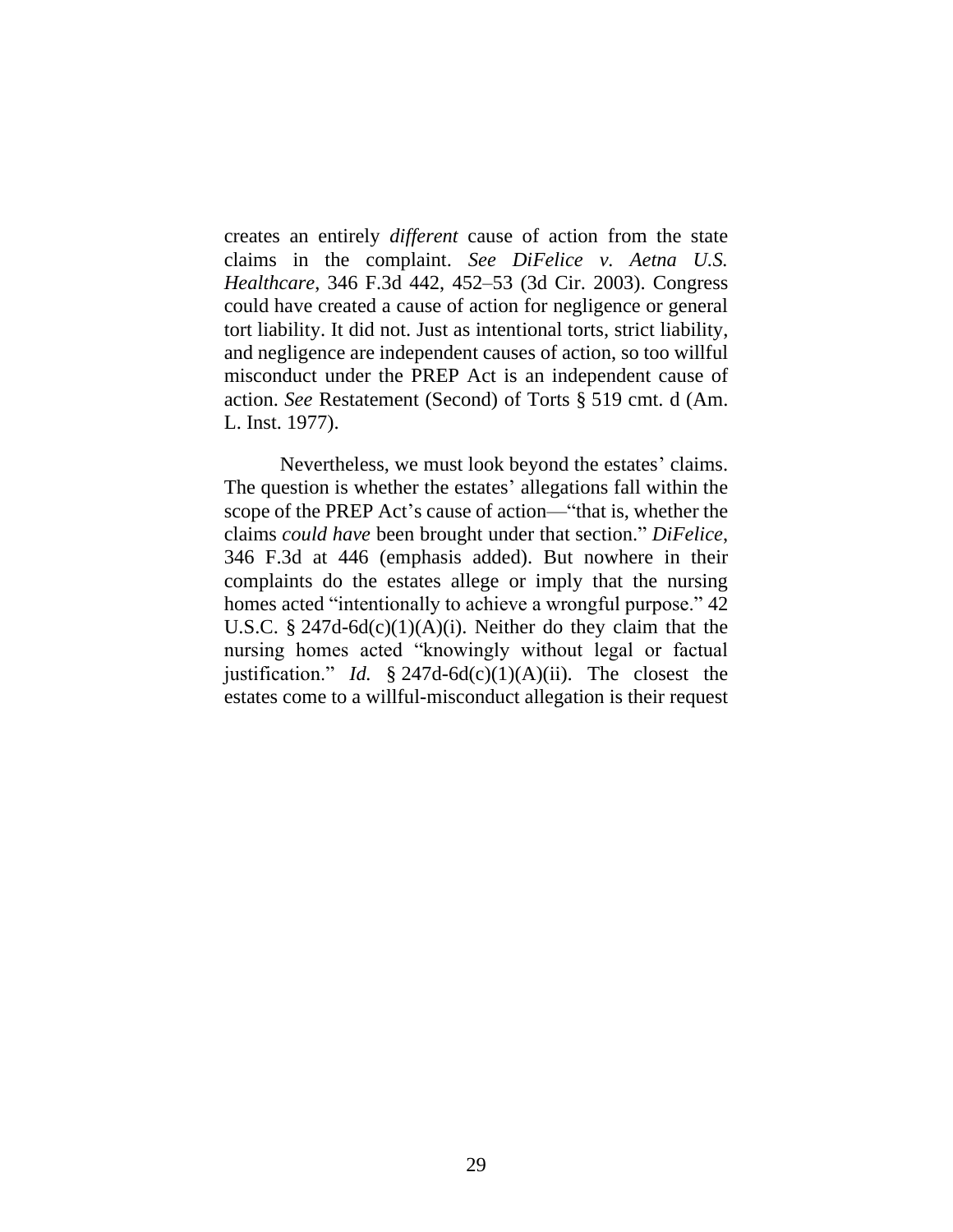for punitive damages.<sup>12</sup> Employing standard language for a punitive-damages request, the estates allege the nursing homes engaged in "conduct that was grossly reckless, willful, and wanton." App. 120; App. 176. But we cannot infer from that fleeting statement that the estates allege the nursing homes acted with intent "to achieve a wrongful purpose," or with knowledge that their actions lacked "legal or factual justification." 42 U.S.C. § 247d-6d $(c)(1)(A)$ . Thus, the estates could not have brought their claims under  $\S 247d - 6d(d)(1)$  of the PREP Act. *See DiFelice*, 346 F.3d at 446.

C

We address one more argument concerning complete preemption. The nursing homes argue that the PREP Act's compensation fund—not just the willful-misconduct cause of action—completely preempts the estates' negligence claims. That argument is even less plausible.

<sup>&</sup>lt;sup>12</sup> Under New Jersey law, an independent count for punitive damages may not be cognizable. *See* N.J. Stat. Ann. § 2A:15- 5.13 (1995); *In re Est. of Stockdale*, 953 A.2d 454, 473 (N.J. 2008); *Giordano v. Solvay Specialty Polymers USA, LLC*, No. 19-cv-21573, 2021 WL 754044, at \*9 (D.N.J. Feb. 26, 2021). The PREP Act conveys exclusive jurisdiction over "cause[s] of action" based on willful misconduct. 42 U.S.C. § 247d- $6d(d)(1)$ . We are thus skeptical that allegations in support of a request for punitive damages can fall under the PREP Act's exclusive jurisdiction. Even assuming they could, our decision here rests on our conclusion that the estates' allegations in support of punitive damages do not amount to a claim of willful misconduct under the PREP Act.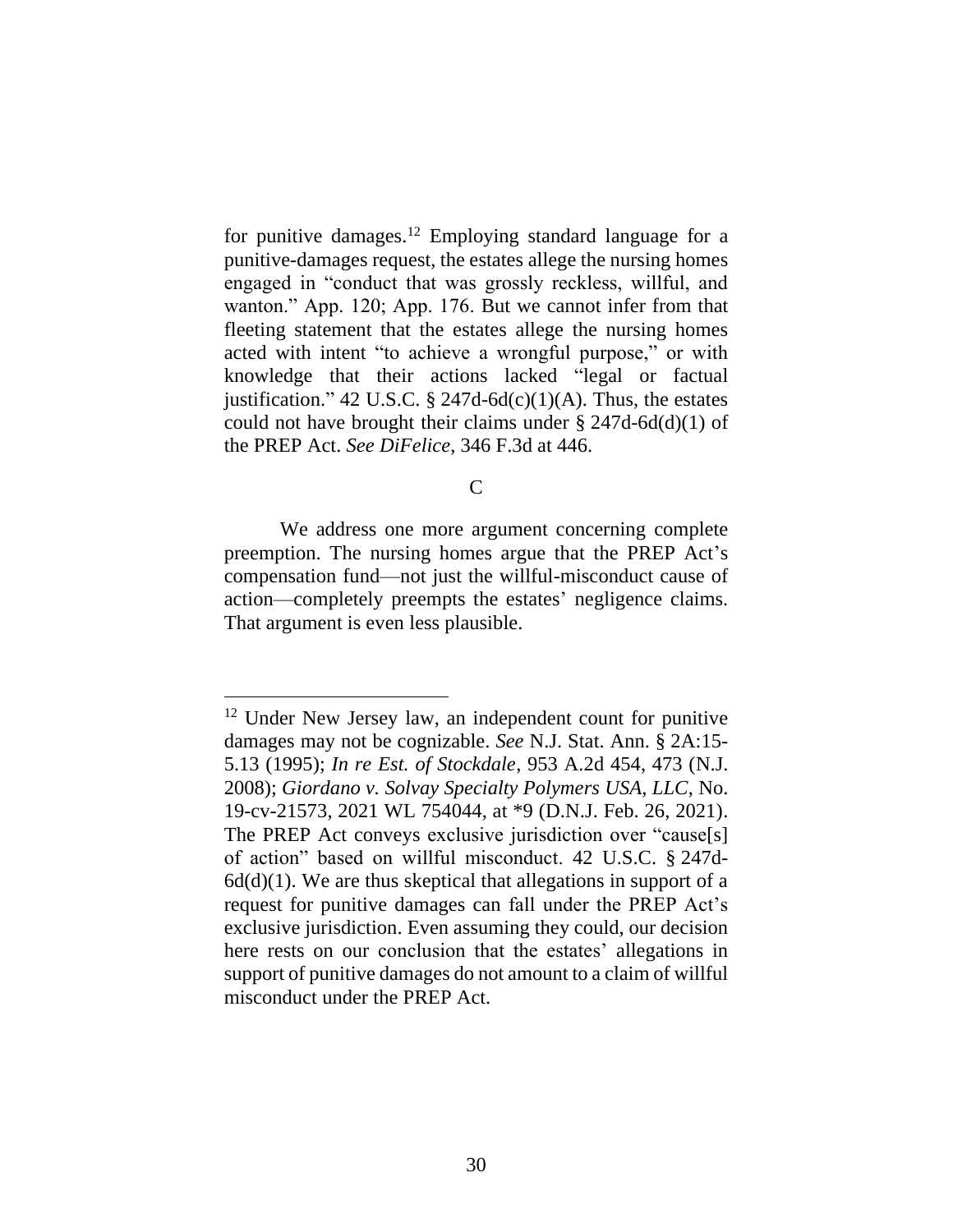The compensation fund is not a cause of action. The nursing homes argue that the compensation fund is nonetheless a *civil-enforcement provision* "exclusive of any other civil action or proceeding." 42 U.S.C.  $\S$  247d-6e(d)(4). To be sure, the Supreme Court has occasionally asked whether Congress created an exclusive civil-enforcement provision that displaces the state-law claims. *Compare Metro. Life Ins.*, 481 U.S. at 66, *with Beneficial Nat'l Bank*, 539 U.S. at 10. Arguably, the compensation fund could be a civil-enforcement provision even if it is not a cause of action. But here we need not ponder the differences between a civil-enforcement provision and a cause of action. For our purposes, it is enough that neither the Supreme Court nor any circuit court has extended complete preemption to a statute because it created a compensation fund. The three completely preemptive statutes recognized by the Supreme Court all create civil causes of action that may be pursued in any federal court. *See* 12 U.S.C. § 86; 29 U.S.C. §§ 185(a), 1132(a)(1)(B). We will not presume that Congress, in creating an administrative remedy, intended to make statelaw negligence claims removable to federal court.

The Second Circuit confronted a similar case. In 2001, Congress passed the Air Transportation Safety and System Stabilization Act ("ATSSSA"), 49 U.S.C. § 40101 note. ATSSSA created a compensation fund for claims resulting from the terrorist attacks of September 11, 2011. *Id.* (ATSSSA § 405). It also created a federal cause of action for damages arising out of the attacks. *Id.* (ATSSSA § 408(b)). The Second Circuit held that the cause of action completely preempted state-law claims arising out of the attacks. *In re WTC Disaster Site*, 414 F.3d 352, 380 (2d Cir. 2005). The court found the statutory language unambiguous: "There shall exist a *Federal cause of action for damages* arising out of the hijacking and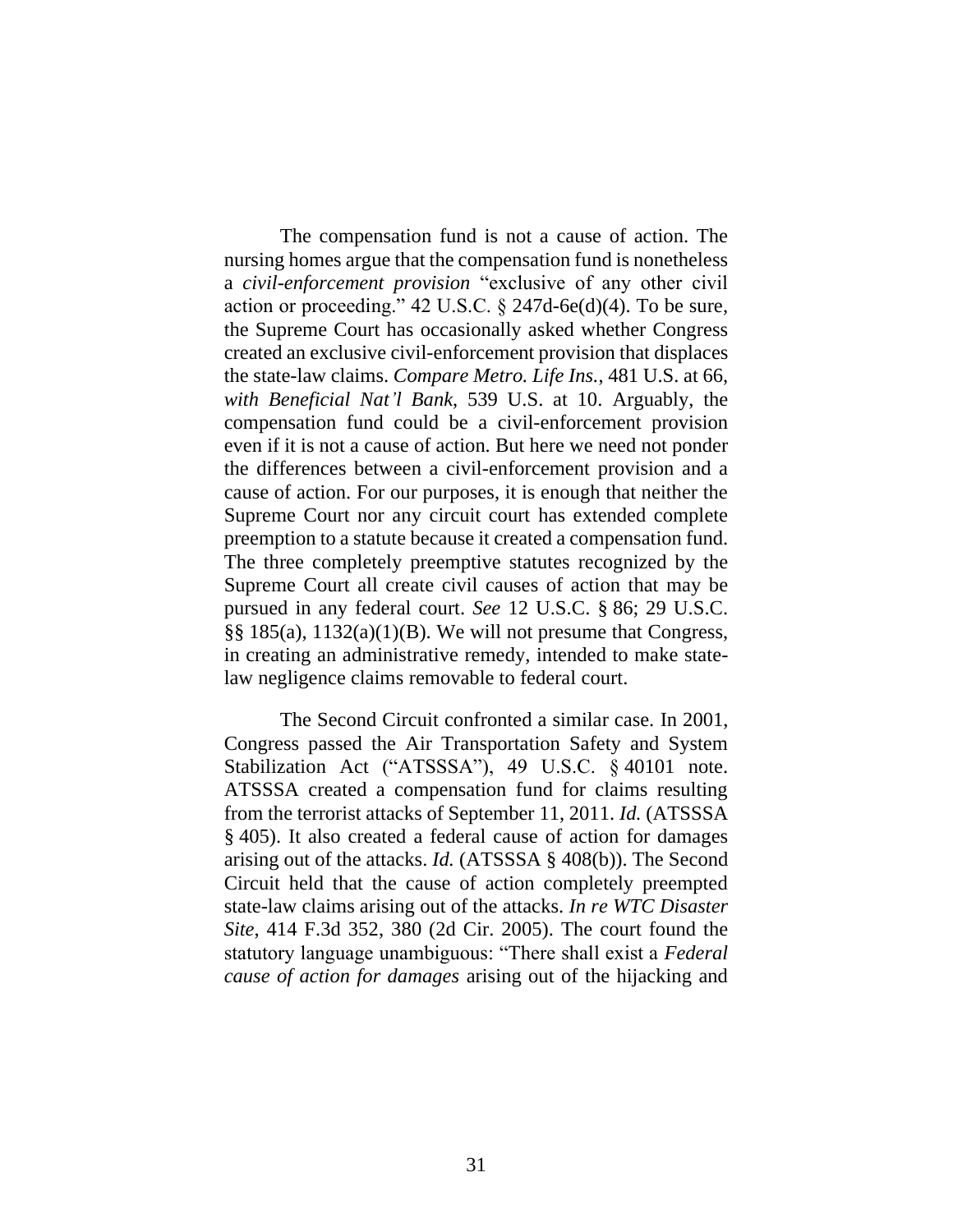subsequent crashes of [the September 11 flights] . . . [and] this cause of action shall be the *exclusive* remedy for damages arising out of the hijacking and subsequent crashes of such flights." 49 U.S.C.  $\S 40101$  note (ATSSSA  $\S 408(b)(1)$ ) (emphasis added); *see WTC Disaster Site*, 414 F.3d at 375–76. The court distinguished the cause of action from the compensation fund, in part because of the breadth of the cause of action. *See WTC Disaster Site*, 414 F.3d at 375–76.

The Second Circuit's opinion is instructive here for several reasons. First, both the PREP Act and ATSSSA explicitly create an "exclusive" federal cause of action. 42 U.S.C. § 247d-6d(d)(1); 49 U.S.C. § 40101 note (ATSSSA § 408(b)(1)). Congress's clear language in "establishing an exclusive federal remedy undeniably bespeak[s] an intent to displace state-law remedies entirely for such damages claims." *WTC Disaster Site*, 414 F.3d at 375. Second, like the Second Circuit, we see a clear difference between the preemptive effect of an exclusive cause of action and the preemptive effect of a compensation fund. *See id.* at 375–76. The key distinction between our case and the Second Circuit case is in the third point. Unlike the PREP Act, ATSSSA creates a general "remedy for damages." 49 U.S.C. § 40101 note (ATSSSA  $§$  408(b)(1)). The PREP Act, in contrast, enumerates the elements of a specific cause action for willful misconduct. Naturally, a cause of action for "damages" will envelop far more state-law claims than will a narrow, specific cause of action for willful misconduct. Given the narrowness of the PREP Act's cause of action, it is unsurprising that we reach a different conclusion applying the PREP Act than the Second Circuit reached applying ATSSSA.

We conclude this section with a note on the limits of our holding. We do not hold that all state-law causes of action are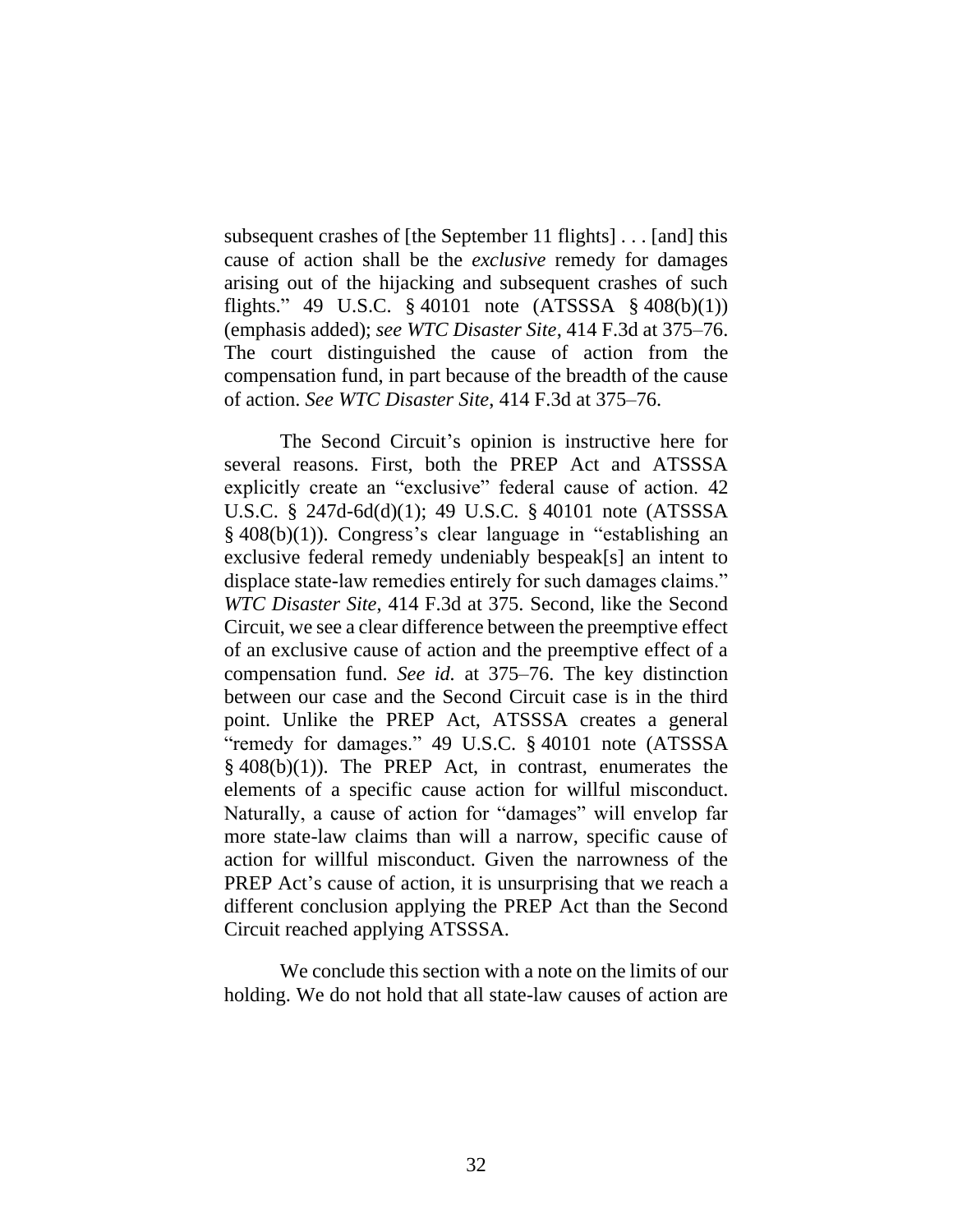invulnerable to complete preemption under the PREP Act. Conceivably, some state-law claims could fall within Congress's narrow cause of action for willful misconduct. We also do not address whether the PREP Act preempts the estates' claims under ordinary preemption rules. That is for the state court to determine on remand. We hold only that (1) the estates' negligence claims based on New Jersey law do not fall under the PREP Act's narrow cause of action for willful misconduct, and (2) the PREP Act's compensation fund is not an exclusive federal cause of action triggering removal jurisdiction.

#### VI

Finally, the nursing homes argue that the estates' claims raise a substantial federal issue that permits removal under 28 U.S.C. § 1441(a). Like complete preemption, this argument relies on the jurisdiction of federal courts to decide federal questions. To remove a case under federal-question jurisdiction, a defendant must show that the case "aris[es] under" federal law. 28 U.S.C. § 1331; *see also id.* § 1441(a). Typically, "a case arises under federal law when federal law creates the cause of action asserted." *Gunn v. Minton*, 568 U.S. 251, 257 (2013). As we have discussed, the estates do not assert a federal cause of action. Nevertheless, a small number of state claims may arise under federal law if they raise "significant federal issues." *Grable & Sons Metal Prod., Inc. v. Darue Eng'g & Mfg.*, 545 U.S. 308, 312 (2005).

The *Grable* test has four parts. The federal issue must be "(1) necessarily raised, (2) actually disputed, (3) substantial, and (4) capable of resolution in federal court without disrupting the federal-state balance approved by Congress." *Gunn*, 568 U.S. at 258. If the federal issue meets